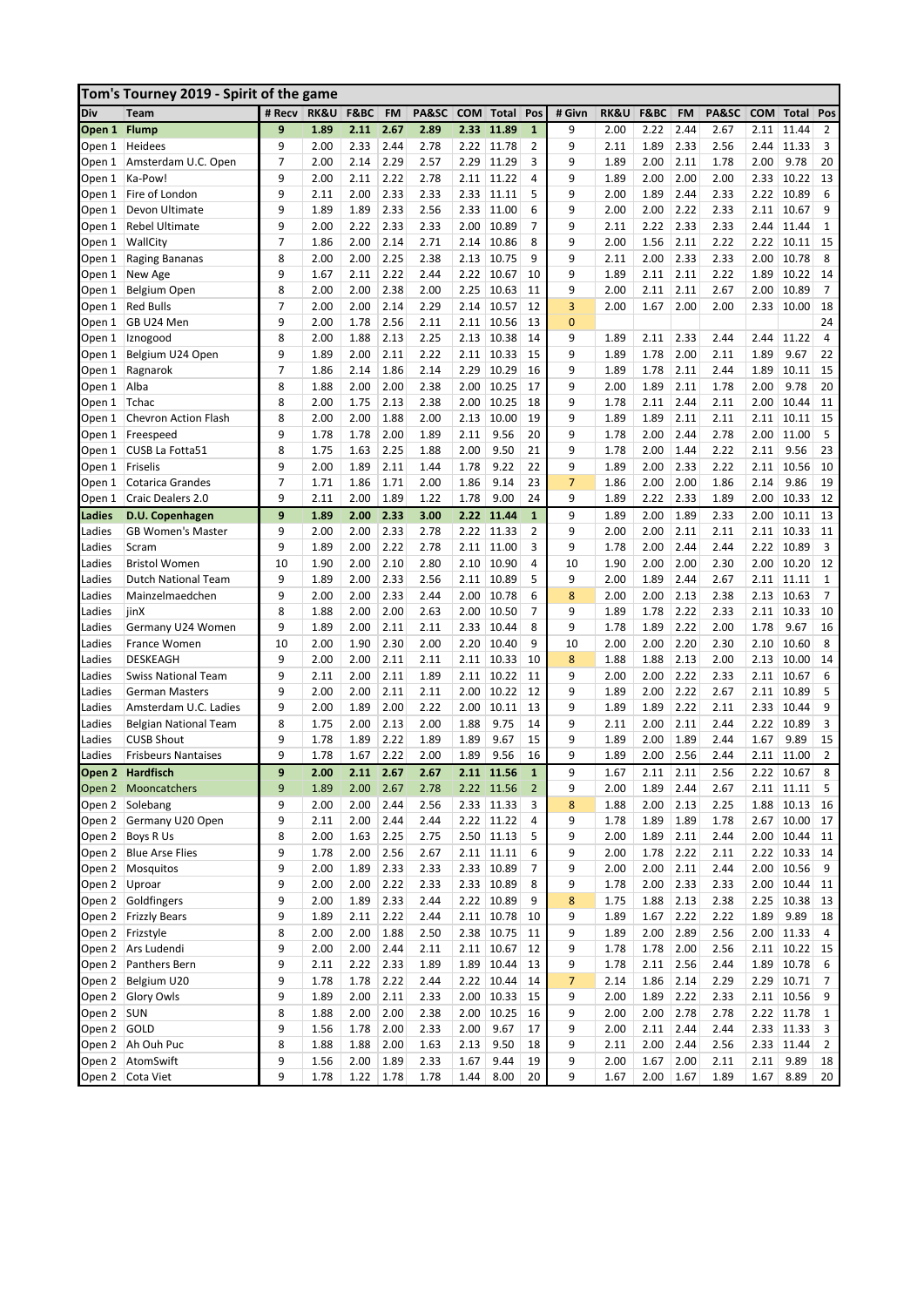|                                         | Tom's Tourney 2019 - Open division 1 - All spiritscores |                |                |                |                |                |    |                                                                                                                                         |
|-----------------------------------------|---------------------------------------------------------|----------------|----------------|----------------|----------------|----------------|----|-----------------------------------------------------------------------------------------------------------------------------------------|
| Team giving the points                  | Team receiving the points                               | R              | F              | F              | P              | C              |    | <b>Tot Comments</b>                                                                                                                     |
| Amsterdam U.C. Open                     | Alba                                                    | $\overline{2}$ | $\overline{2}$ | $\overline{2}$ | 2              | 2              | 10 |                                                                                                                                         |
| Belgium Open                            | Alba                                                    | $\overline{2}$ | $\overline{2}$ | $\overline{2}$ | 3              | $\overline{2}$ | 11 |                                                                                                                                         |
| Belgium U24 Open                        | Alba                                                    | $\overline{2}$ | $\overline{2}$ | $\overline{2}$ | 2              | $\overline{2}$ | 10 |                                                                                                                                         |
| CUSB La Fotta51                         | Alba                                                    | $\overline{2}$ | $\overline{2}$ | $\mathbf 1$    | 2              | $\overline{2}$ | 9  |                                                                                                                                         |
| Devon Ultimate                          | Alba                                                    | $\overline{2}$ | $\overline{2}$ | $\overline{2}$ | 2              | $\overline{2}$ | 10 |                                                                                                                                         |
| Freespeed                               | Alba                                                    | $\mathbf 1$    | $\overline{2}$ | $\overline{2}$ | 3              | $\overline{2}$ | 10 |                                                                                                                                         |
| Friselis                                | Alba                                                    | $\overline{2}$ | $\overline{2}$ | 3              | $\overline{2}$ | $\overline{2}$ | 11 |                                                                                                                                         |
| GB U24 Men                              | Alba                                                    |                |                |                |                |                |    |                                                                                                                                         |
| Ragnarok                                | Alba                                                    | $\overline{2}$ | 2              | $\overline{2}$ | 3              | $\overline{2}$ | 11 |                                                                                                                                         |
| Alba                                    | Amsterdam U.C. Open                                     | $\overline{2}$ | $\overline{2}$ | $\overline{2}$ | $\overline{2}$ | $\overline{2}$ | 10 |                                                                                                                                         |
| CUSB La Fotta51                         | Amsterdam U.C. Open                                     | $\overline{2}$ | $\overline{2}$ | $\overline{2}$ | 3              | 3              | 12 |                                                                                                                                         |
| Freespeed                               | Amsterdam U.C. Open                                     | $\overline{2}$ | $\overline{2}$ | $\overline{2}$ | 3              | $\overline{2}$ | 11 |                                                                                                                                         |
| GB U24 Men                              | Amsterdam U.C. Open                                     |                |                |                |                |                |    |                                                                                                                                         |
| GB U24 Men                              | Amsterdam U.C. Open                                     |                |                |                |                |                |    |                                                                                                                                         |
| Ka-Pow!                                 | Amsterdam U.C. Open                                     | $\overline{2}$ | 3              | 2              | 2              | $\overline{2}$ | 11 |                                                                                                                                         |
| Raging Bananas                          | Amsterdam U.C. Open                                     | $\overline{2}$ | $\overline{2}$ | 3              | 3              | $\overline{2}$ | 12 |                                                                                                                                         |
| <b>Red Bulls</b>                        | Amsterdam U.C. Open                                     | $\overline{2}$ | $\overline{2}$ | $\overline{2}$ | $\overline{2}$ | 3              | 11 |                                                                                                                                         |
| Tchac                                   | Amsterdam U.C. Open                                     | $\overline{2}$ | $\overline{2}$ | 3              | 3              | $\overline{2}$ | 12 |                                                                                                                                         |
| Alba                                    | Belgium Open                                            | $\overline{2}$ | $\overline{2}$ | $\overline{2}$ | 2              | $\overline{2}$ | 10 |                                                                                                                                         |
| <b>Cotarica Grandes</b>                 | Belgium Open                                            | $\overline{2}$ | $\overline{2}$ | 3              | $\overline{2}$ | $\overline{2}$ | 11 |                                                                                                                                         |
| Fire of London                          | Belgium Open                                            | $\overline{2}$ | $\mathbf{1}$   | 3              | 2              | 3              | 11 |                                                                                                                                         |
| Ka-Pow!                                 | Belgium Open                                            | $\overline{2}$ | $\overline{2}$ | $\overline{2}$ | $\overline{2}$ | 3              | 11 | English was fantastic. They were polite and fierce                                                                                      |
| Ka-Pow!                                 | Belgium Open                                            | $\overline{2}$ | $\overline{2}$ | $\overline{2}$ | $\overline{2}$ | $\overline{2}$ | 10 | We admittedly could have been better about our calls. The team discussed it                                                             |
|                                         |                                                         |                |                |                |                |                |    | afterwards and we will make adjustments                                                                                                 |
| Ragnarok                                | Belgium Open                                            | $\overline{2}$ | $\overline{2}$ | $\overline{2}$ | $\overline{2}$ | $\overline{2}$ | 10 |                                                                                                                                         |
| <b>Red Bulls</b>                        | Belgium Open                                            |                |                |                |                |                |    |                                                                                                                                         |
| Tchac                                   | Belgium Open                                            | $\overline{2}$ | 3              | 3              | 2              | $\overline{2}$ | 12 |                                                                                                                                         |
| Tchac                                   | Belgium Open                                            | $\overline{2}$ | $\overline{2}$ | $\overline{2}$ | 2              | $\overline{2}$ | 10 |                                                                                                                                         |
| Alba                                    | Belgium U24 Open                                        | $\overline{2}$ | $\overline{2}$ | $\overline{2}$ | 2              | $\overline{2}$ | 10 |                                                                                                                                         |
| <b>Cotarica Grandes</b>                 | Belgium U24 Open                                        | $\overline{2}$ | $\overline{2}$ | $\overline{2}$ | $\overline{2}$ | $\overline{2}$ | 10 |                                                                                                                                         |
| Devon Ultimate                          | Belgium U24 Open                                        | $\overline{2}$ | $\overline{2}$ | 3              | 2              | $\overline{2}$ | 11 |                                                                                                                                         |
| Freespeed                               | Belgium U24 Open                                        | $\overline{2}$ | $\overline{2}$ | 3              | 3              | $\overline{2}$ | 12 |                                                                                                                                         |
| Friselis                                | Belgium U24 Open                                        | $\overline{2}$ | $\overline{2}$ | $\overline{2}$ | 3              | $\overline{2}$ | 11 |                                                                                                                                         |
| Iznogood                                | Belgium U24 Open                                        | $\mathbf 1$    | $\overline{2}$ | $\overline{2}$ | $\overline{2}$ | 3              | 10 |                                                                                                                                         |
| Iznogood                                | Belgium U24 Open                                        | $\overline{2}$ | 2              | $\overline{2}$ | 2              | 3              | 11 |                                                                                                                                         |
| Ka-Pow!                                 | Belgium U24 Open                                        | $\overline{2}$ | $\overline{2}$ | $\overline{2}$ | 2              | $\overline{2}$ | 10 |                                                                                                                                         |
| Ragnarok                                | Belgium U24 Open                                        | $\overline{2}$ | $\overline{2}$ | $\mathbf{1}$   | $\overline{2}$ | $\mathbf{1}$   | 8  |                                                                                                                                         |
| <b>Cotarica Grandes</b>                 | <b>Chevron Action Flash</b>                             | $\overline{2}$ | $\overline{2}$ | $\overline{2}$ | 2              | $\overline{2}$ | 10 |                                                                                                                                         |
| Craic Dealers 2.0                       | <b>Chevron Action Flash</b>                             | $\overline{2}$ | 3              | 3              | $\overline{2}$ | 3              | 13 |                                                                                                                                         |
| CUSB La Fotta51                         | <b>Chevron Action Flash</b>                             | $\overline{2}$ | $\overline{2}$ | 0              | $\overline{2}$ | $\overline{2}$ | 8  | Too much time to collect the disc. Travel call to stop the flow. Discussion on                                                          |
|                                         |                                                         |                |                |                |                |                |    | the out of bound.                                                                                                                       |
| Freespeed                               | <b>Chevron Action Flash</b>                             | $\overline{2}$ | $\mathbf{1}$   | 2              | 2              | 2              | 9  | Pushing physical bounderies over and over again until the oppenent calls it, is                                                         |
|                                         |                                                         |                |                |                |                |                |    | not something that we consider spirited                                                                                                 |
| GB U24 Men                              | <b>Chevron Action Flash</b>                             |                |                |                |                |                |    |                                                                                                                                         |
| Iznogood                                | Chevron Action Flash                                    | $\overline{2}$ | 2              | 2              | 2              | $\overline{2}$ | 10 |                                                                                                                                         |
| New Age                                 | <b>Chevron Action Flash</b>                             | $\overline{2}$ | $\overline{2}$ | $\overline{2}$ | 3              | $\overline{2}$ | 11 |                                                                                                                                         |
| Tchac                                   | <b>Chevron Action Flash</b>                             | $\overline{2}$ | $\overline{2}$ | $\overline{2}$ | 1              | $\overline{2}$ | 9  |                                                                                                                                         |
| WallCity                                | <b>Chevron Action Flash</b>                             | $\overline{2}$ | $\overline{2}$ | $\overline{2}$ | 2              | $\overline{2}$ | 10 |                                                                                                                                         |
| Belgium Open                            | Cotarica Grandes                                        | $\overline{2}$ | $\overline{2}$ | $\overline{2}$ | 2              | $\overline{2}$ | 10 |                                                                                                                                         |
| Belgium U24 Open                        | <b>Cotarica Grandes</b>                                 | $\overline{2}$ | $\overline{2}$ | $\mathbf{1}$   | 2              | $\overline{2}$ | 9  |                                                                                                                                         |
| Chevron Action Flash                    | <b>Cotarica Grandes</b>                                 | $\overline{2}$ | $\overline{2}$ | $\overline{2}$ | 2              | $\overline{2}$ | 10 |                                                                                                                                         |
| <b>Craic Dealers 2.0</b>                | <b>Cotarica Grandes</b>                                 | $\overline{2}$ | 3              | $\overline{2}$ | 2              | 3              | 12 |                                                                                                                                         |
| New Age                                 | Cotarica Grandes                                        | $\mathbf{1}$   | $\overline{2}$ | $\mathbf{1}$   | 2              | $\mathbf{1}$   | 7  | We called a lot of travel and pick calls that in our mind was relivant, and it                                                          |
|                                         |                                                         |                |                |                |                |                |    | seems they just ignored it.                                                                                                             |
| Ragnarok                                | <b>Cotarica Grandes</b>                                 | 1              | 0              | $\overline{2}$ | 2              | $\mathbf{1}$   | 6  | Dangerous plays and didn't adjust accordingly                                                                                           |
| <b>Red Bulls</b>                        | <b>Cotarica Grandes</b>                                 |                |                |                |                |                |    |                                                                                                                                         |
| <b>Red Bulls</b>                        | Cotarica Grandes                                        |                |                |                |                |                |    |                                                                                                                                         |
| WallCity                                | <b>Cotarica Grandes</b>                                 | $\overline{2}$ | 2              | $\overline{2}$ | 2              | $\overline{2}$ | 10 |                                                                                                                                         |
| <b>Chevron Action Flash</b>             | Craic Dealers 2.0                                       | $\overline{2}$ | $\overline{2}$ | $\overline{2}$ | $\overline{2}$ | $\overline{2}$ | 10 |                                                                                                                                         |
| Cotarica Grandes                        | Craic Dealers 2.0                                       | $\overline{2}$ | $\overline{2}$ | $\overline{2}$ | 1              | $\overline{2}$ | 9  |                                                                                                                                         |
| Flump                                   | Craic Dealers 2.0                                       | $\overline{2}$ | $\overline{2}$ | $\overline{2}$ | 2              | $\mathbf{1}$   | 9  |                                                                                                                                         |
| Friselis                                | Craic Dealers 2.0                                       | $1\,$          | 2              | $\overline{2}$ | 1              | $\overline{2}$ | 8  |                                                                                                                                         |
| Friselis                                | Craic Dealers 2.0                                       | $\overline{2}$ | $\overline{2}$ | $\overline{2}$ | 2              | $\overline{2}$ | 10 |                                                                                                                                         |
| New Age                                 | Craic Dealers 2.0                                       | $\overline{2}$ | $\overline{2}$ | $\overline{2}$ | $\overline{2}$ | $\mathbf{1}$   | 9  |                                                                                                                                         |
|                                         | Craic Dealers 2.0                                       | 3              | 2              | 2              | $\mathbf{1}$   | $\overline{2}$ | 10 |                                                                                                                                         |
| Raging Bananas<br><b>Rebel Ultimate</b> | Craic Dealers 2.0                                       | $\overline{2}$ | $\overline{2}$ | $\overline{2}$ | 0              | $\overline{2}$ | 8  | Some players acted very negatively towards our players later in the game due                                                            |
|                                         |                                                         |                |                |                |                |                |    | to the fact that their team was not playing to the level they expected of<br>themselves.                                                |
| <b>Rebel Ultimate</b>                   | Craic Dealers 2.0                                       | 3              | $\overline{2}$ | 1              | 0              | $\overline{2}$ | 8  | They were generally condescending and showed us little to no respect by<br>showing up late and having no intensity throughout the game. |
| Alba                                    | CUSB La Fotta51                                         | $\overline{2}$ | $\mathbf{1}$   | 2              | 2              | $\overline{2}$ | 9  | Sideline were getting involved in calls and being quite vocal. Haven't marked<br>you down for it just need to watch it.                 |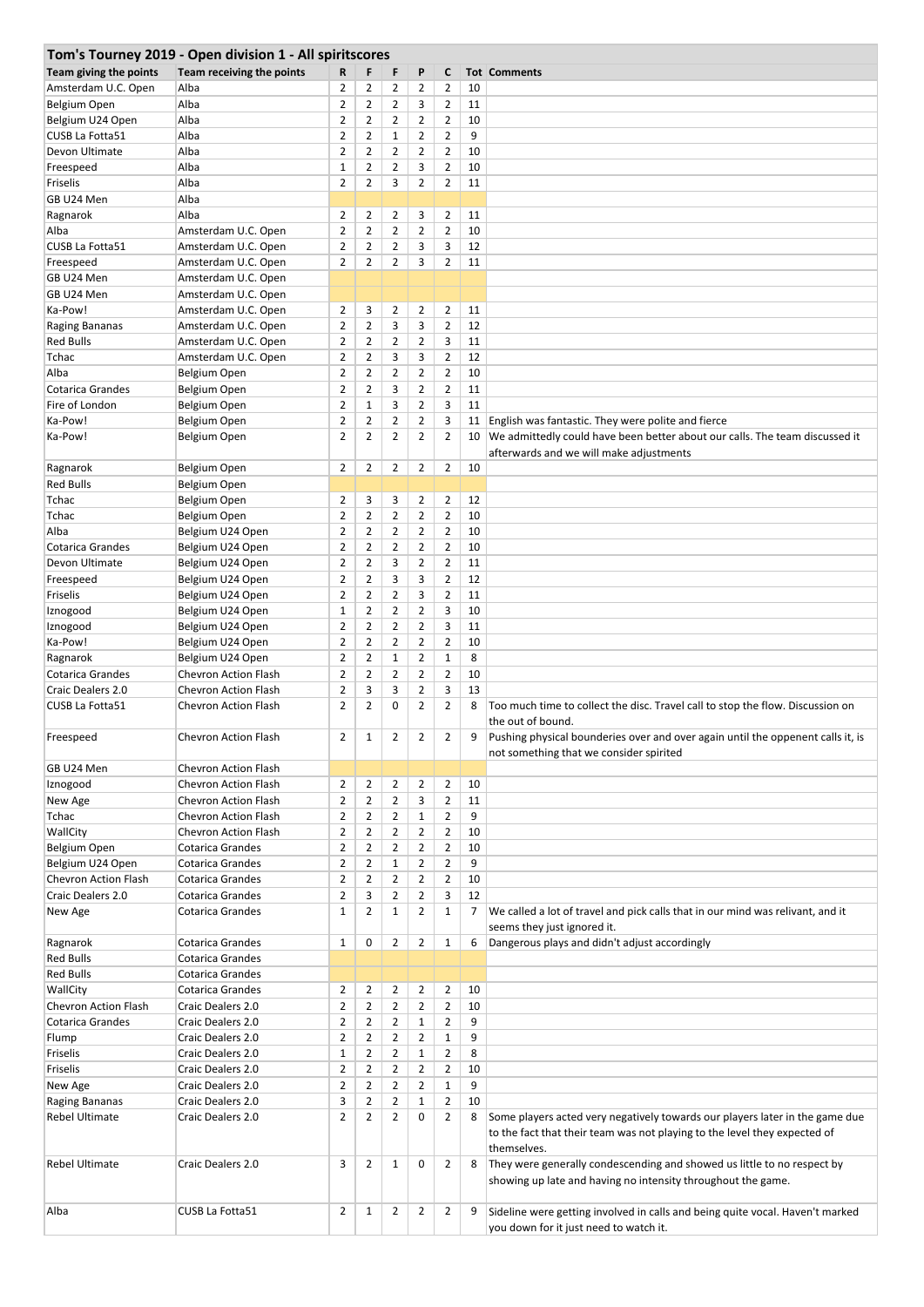|                        | Tom's Tourney 2019 - Open division 1 - All spiritscores |                |                |                |                |                |                |                                                                                |
|------------------------|---------------------------------------------------------|----------------|----------------|----------------|----------------|----------------|----------------|--------------------------------------------------------------------------------|
| Team giving the points | Team receiving the points                               | R              | F              | F              | P              | C              |                | <b>Tot Comments</b>                                                            |
| Amsterdam U.C. Open    | CUSB La Fotta51                                         | $\mathbf{1}$   | 2              | $\overline{2}$ | 1              | $\overline{2}$ | 8              | The vote was split within the team whether it is OK to shout so much at each   |
|                        |                                                         |                |                |                |                |                |                | other after we score a point. Some people thought it was OK. But most thought  |
|                        |                                                         |                |                |                |                |                |                | it did not reflect an average positive attitude.                               |
| Chevron Action Flash   | CUSB La Fotta51                                         | $\overline{2}$ | $\overline{2}$ | $\overline{2}$ | $\mathbf{1}$   | $\mathbf{1}$   | 8              |                                                                                |
| Flump                  | CUSB La Fotta51                                         | $\overline{2}$ | 2              | $\overline{2}$ | $\overline{2}$ | $\overline{2}$ | 10             |                                                                                |
| Freespeed              | CUSB La Fotta51                                         | $\mathbf 1$    | $\overline{2}$ | 3              | 3              | $\overline{2}$ | 11             |                                                                                |
| Heidees                | CUSB La Fotta51                                         | $\overline{2}$ | $\mathbf{1}$   | $\overline{2}$ | $\overline{2}$ | $\overline{2}$ | 9              |                                                                                |
| Iznogood               | CUSB La Fotta51                                         | $\overline{2}$ | $\overline{2}$ | $\overline{2}$ | $\overline{2}$ | 3              | 11             |                                                                                |
| <b>Red Bulls</b>       | CUSB La Fotta51                                         |                |                |                |                |                |                |                                                                                |
| WallCity               | CUSB La Fotta51                                         | $\overline{2}$ | 1              | 3              | $\overline{2}$ | $\overline{2}$ | 10             |                                                                                |
| Alba                   | Devon Ultimate                                          | $\overline{2}$ | $\overline{2}$ | $\overline{2}$ | $\overline{2}$ | $\overline{2}$ | 10             |                                                                                |
| Belgium U24 Open       | Devon Ultimate                                          | $\overline{2}$ | $\overline{2}$ | $\overline{2}$ | 3              | $\overline{2}$ | 11             |                                                                                |
| Freespeed              | Devon Ultimate                                          | $\overline{2}$ | $\overline{2}$ | $\overline{2}$ | 3              | $\overline{2}$ | 11             |                                                                                |
| Iznogood               | Devon Ultimate                                          | $\overline{2}$ | $\overline{2}$ | 3              | 3              | $\overline{2}$ | 12             |                                                                                |
| Ka-Pow!                | Devon Ultimate                                          | $\overline{2}$ | 2              | $\overline{2}$ | $\overline{2}$ | $\overline{2}$ | 10             |                                                                                |
| Ragnarok               | Devon Ultimate                                          | $\overline{2}$ | $\overline{2}$ | 3              | $\overline{2}$ | 3              | 12             |                                                                                |
|                        |                                                         | $\overline{2}$ | $\overline{2}$ | 3              | 3              | 3              | 13             |                                                                                |
| <b>Rebel Ultimate</b>  | Devon Ultimate                                          |                |                |                |                |                |                |                                                                                |
| Tchac                  | Devon Ultimate                                          | 1              | 2              | $\overline{2}$ | 2              | $\overline{2}$ | 9              |                                                                                |
| WallCity               | Devon Ultimate                                          | $\overline{2}$ | $\mathbf{1}$   | $\overline{2}$ | 3              | 3              | 11             |                                                                                |
| Belgium Open           | Fire of London                                          | $\overline{2}$ | 2              | $\overline{2}$ | 3              | $\overline{2}$ | 11             |                                                                                |
| Flump                  | Fire of London                                          | $\overline{2}$ | $\overline{2}$ | $\overline{2}$ | 3              | $\overline{2}$ | 11             |                                                                                |
| Friselis               | Fire of London                                          | $\overline{2}$ | $\overline{2}$ | 3              | $\overline{2}$ | $\overline{2}$ | 11             |                                                                                |
| Heidees                | Fire of London                                          | 3              | $\overline{2}$ | $\overline{2}$ | $\overline{2}$ | 3              | 12             |                                                                                |
| Ka-Pow!                | Fire of London                                          | $\overline{2}$ | $\overline{2}$ | $\overline{2}$ | $\overline{2}$ | 3              | 11             |                                                                                |
| New Age                | Fire of London                                          | $\overline{2}$ | 2              | $\overline{2}$ | 2              | 3              | 11             |                                                                                |
| Raging Bananas         | Fire of London                                          | $\overline{2}$ | $\overline{2}$ | $\overline{2}$ | $\overline{2}$ | $\overline{2}$ | 10             |                                                                                |
| Raging Bananas         | Fire of London                                          | $\overline{2}$ | $\overline{2}$ | 3              | 3              | $\overline{2}$ | 12             |                                                                                |
| Tchac                  | Fire of London                                          | $\overline{2}$ | 2              | 3              | 2              | $\overline{2}$ | 11             |                                                                                |
| Craic Dealers 2.0      | Flump                                                   | $\overline{2}$ | $\overline{2}$ | $\overline{2}$ | 3              | $\overline{2}$ | 11             |                                                                                |
| CUSB La Fotta51        | Flump                                                   | $\mathbf{1}$   | $\overline{2}$ | 3              | 3              | 3              | 12             |                                                                                |
| Fire of London         | Flump                                                   | $\overline{2}$ | $\overline{2}$ | 3              | 3              | $\overline{2}$ | 12             |                                                                                |
| Friselis               | Flump                                                   | $\overline{2}$ | $\overline{2}$ | 3              | $\overline{2}$ | $\overline{2}$ | 11             |                                                                                |
| Heidees                | Flump                                                   | $\overline{2}$ | $\overline{2}$ | 3              | 3              | 3              | 13             |                                                                                |
| Heidees                | Flump                                                   | $\overline{2}$ | $\overline{2}$ | 3              | 3              | 3              | 13             |                                                                                |
| Iznogood               | Flump                                                   | $\overline{2}$ | 2              | $\overline{2}$ | 3              | $\overline{2}$ | 11             |                                                                                |
| New Age                | Flump                                                   | $\overline{2}$ | $\overline{2}$ | 3              | 3              | $\overline{2}$ | 12             |                                                                                |
| <b>Rebel Ultimate</b>  | Flump                                                   | $\overline{2}$ | 3              | $\overline{2}$ | 3              | $\overline{2}$ | 12             |                                                                                |
| Alba                   | Freespeed                                               | $\overline{2}$ | 2              | $\overline{2}$ | $\mathbf{1}$   | $\mathbf{1}$   | 8              |                                                                                |
| Amsterdam U.C. Open    | Freespeed                                               | $\overline{2}$ | $\overline{2}$ | $\overline{2}$ | $\mathbf{1}$   | $\overline{2}$ | 9              |                                                                                |
| Belgium U24 Open       | Freespeed                                               | 1              | $\overline{2}$ | $\mathbf{1}$   | $\overline{2}$ | $\overline{2}$ | 8              |                                                                                |
| Chevron Action Flash   | Freespeed                                               | $\overline{2}$ | $\overline{2}$ | $\overline{2}$ | 2              | 3              | 11             |                                                                                |
| <b>CUSB La Fotta51</b> | Freespeed                                               | $\mathbf{1}$   | $\overline{2}$ | $\mathbf{1}$   | $\overline{2}$ | $\mathbf{1}$   | $\overline{7}$ |                                                                                |
| Devon Ultimate         | Freespeed                                               | $\overline{2}$ | 2              | 3              | $\overline{2}$ | $\overline{2}$ | 11             |                                                                                |
| <b>Rebel Ultimate</b>  | Freespeed                                               | $\overline{2}$ | $\overline{2}$ | 3              | 3              | 3              | 13             |                                                                                |
| WallCity               | Freespeed                                               | $\overline{2}$ | $\mathbf{1}$   | $\overline{2}$ | $\overline{2}$ | $\overline{2}$ | 9              |                                                                                |
| WallCity               | Freespeed                                               | $\overline{2}$ | $\mathbf{1}$   | $\overline{2}$ | $\overline{2}$ | 3              | 10             |                                                                                |
| Alba                   | Friselis                                                | $\overline{2}$ | $\overline{2}$ | $\overline{2}$ | $\mathbf{1}$   | $\overline{2}$ | 9              |                                                                                |
| Belgium U24 Open       | Friselis                                                | $\overline{2}$ | $\mathbf{1}$   | $\overline{2}$ | $\mathbf{1}$   | $\overline{2}$ | 8              |                                                                                |
| Craic Dealers 2.0      | Friselis                                                | $\overline{2}$ | $\mathbf{1}$   | $\overline{2}$ | $\mathbf{1}$   | $\mathbf{1}$   | $\overline{7}$ |                                                                                |
| Craic Dealers 2.0      |                                                         | $\overline{2}$ | 3              | 3              | $\mathbf{1}$   | $\mathbf 1$    | 10             |                                                                                |
|                        | Friselis                                                |                |                |                |                |                |                |                                                                                |
| Fire of London         | Friselis<br><b>Friselis</b>                             | $\overline{2}$ | $\overline{2}$ | $\overline{2}$ | $\overline{2}$ | $\overline{2}$ | 10             |                                                                                |
| Flump                  |                                                         | $\overline{2}$ | $\overline{2}$ | $\overline{2}$ | $\overline{2}$ | $\overline{2}$ | 10             |                                                                                |
| New Age                | Friselis                                                | $\overline{2}$ | $\overline{2}$ | $\mathbf{1}$   | 0              | $\mathbf{1}$   | 6              | therw was one call that ruined the spirit at the end of the game, but yhe game |
|                        |                                                         |                |                |                |                |                |                | beside that was excellent                                                      |
| Ragnarok               | Friselis                                                | $\overline{2}$ | $\overline{2}$ | $\overline{2}$ | $\overline{2}$ | $\overline{2}$ | 10             |                                                                                |
| <b>Rebel Ultimate</b>  | Friselis                                                | $\overline{2}$ | $\overline{2}$ | 3              | 3              | 3              | 13             |                                                                                |
| Alba                   | GB U24 Men                                              | $\overline{2}$ | $\overline{2}$ | 3              | $\overline{2}$ | 3              | 12             | Good lads #letsgogb                                                            |
| Amsterdam U.C. Open    | GB U24 Men                                              | $\overline{2}$ | $\overline{2}$ | $\overline{2}$ | $\overline{2}$ | $\overline{2}$ | 10             |                                                                                |
| Amsterdam U.C. Open    | GB U24 Men                                              | $\overline{2}$ | $\overline{2}$ | 3              | $\overline{2}$ | $\overline{2}$ | 11             | Some guys were a bit too hands on on the defence                               |
| Chevron Action Flash   | GB U24 Men                                              | $\overline{2}$ | $\overline{2}$ | 3              | $\overline{2}$ | $\overline{2}$ | 11             |                                                                                |
| <b>Raging Bananas</b>  | GB U24 Men                                              | $\overline{2}$ | $\overline{2}$ | $\overline{2}$ | $\overline{2}$ | $\overline{2}$ | 10             |                                                                                |
| Ragnarok               | GB U24 Men                                              | $\overline{2}$ | $\overline{2}$ | 3              | 3              | $\overline{2}$ | 12             |                                                                                |
| <b>Red Bulls</b>       | GB U24 Men                                              | $\overline{2}$ | $\mathbf{1}$   | $\overline{2}$ | $\overline{2}$ | $\overline{2}$ | 9              |                                                                                |
| Tchac                  | GB U24 Men                                              | $\overline{2}$ | $\overline{2}$ | 3              | $\overline{2}$ | $\overline{2}$ | 11             |                                                                                |
| WallCity               | GB U24 Men                                              | $\overline{2}$ | $\mathbf{1}$   | $\overline{2}$ | $\overline{2}$ | $\overline{2}$ | 9              |                                                                                |
| CUSB La Fotta51        | Heidees                                                 | $\overline{2}$ | $\overline{2}$ | $\overline{2}$ | $\overline{2}$ | $\overline{2}$ | 10             |                                                                                |
| Fire of London         | Heidees                                                 | $\overline{2}$ | $\overline{2}$ | $\overline{2}$ | $\overline{2}$ | $\overline{2}$ | 10             |                                                                                |
| Flump                  | Heidees                                                 | $\overline{2}$ | 3              | 3              | 3              | 3              | 14             |                                                                                |
| Flump                  | Heidees                                                 | $\overline{2}$ | $\overline{2}$ | $\overline{2}$ | 3              | $\overline{2}$ | 11             |                                                                                |
| Iznogood               | Heidees                                                 | $\overline{2}$ | $\overline{2}$ | 3              | 3              | $\overline{2}$ | 12             |                                                                                |
| New Age                | Heidees                                                 | $\overline{2}$ | 3              | 4              | 4              | 3              | 16             | Just Wow                                                                       |
| <b>Raging Bananas</b>  | Heidees                                                 | $\overline{2}$ | $\overline{2}$ | $\overline{2}$ | $\overline{2}$ | $\overline{2}$ | 10             |                                                                                |
| Raging Bananas         | Heidees                                                 | $\overline{2}$ | $\overline{2}$ | $\overline{2}$ | 3              | $\overline{2}$ | 11             |                                                                                |
| Rebel Ultimate         | Heidees                                                 | $\overline{2}$ | 3              | $\overline{2}$ | 3              | $\overline{2}$ | 12             |                                                                                |
|                        |                                                         |                |                |                |                |                |                |                                                                                |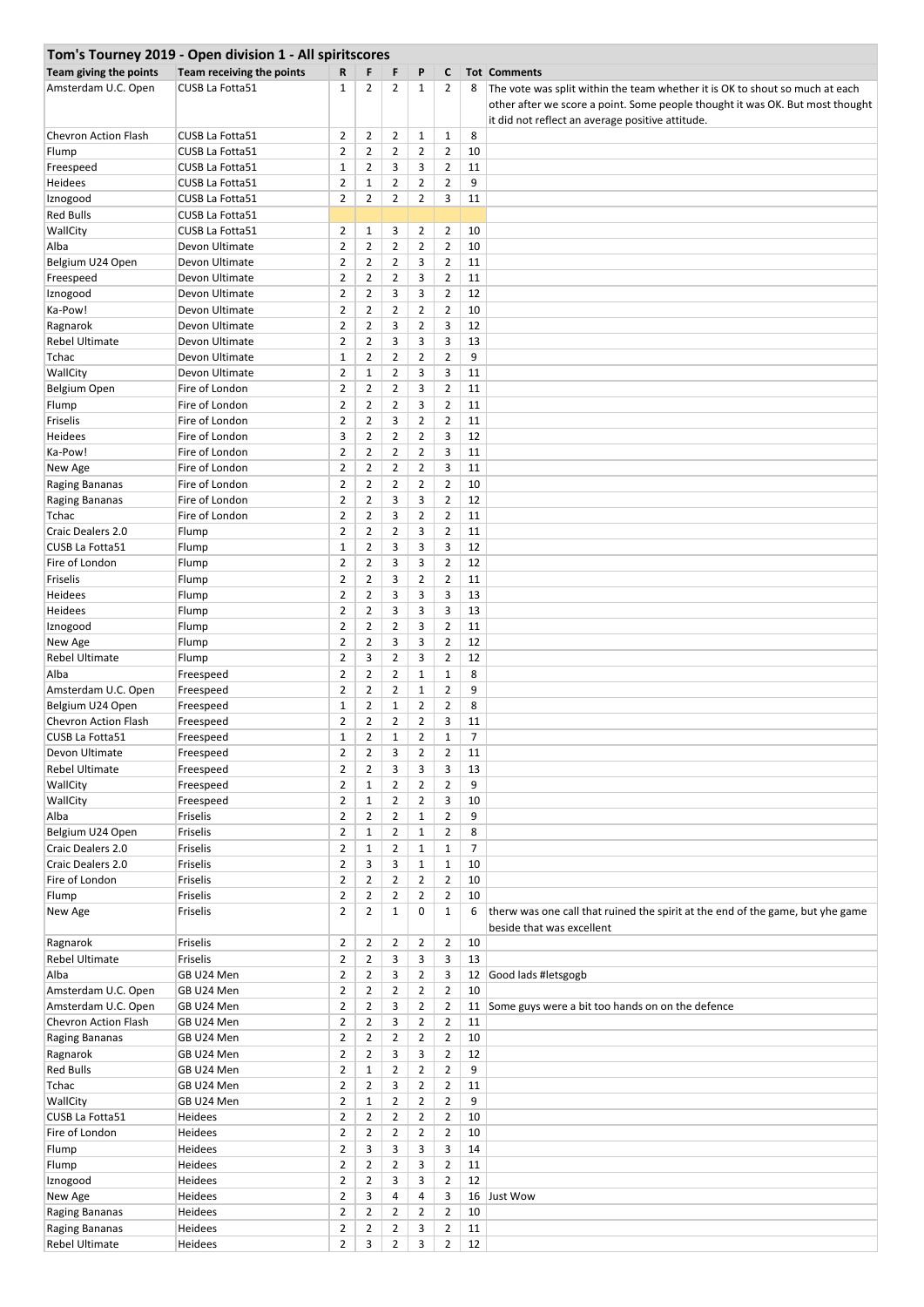|                             | Tom's Tourney 2019 - Open division 1 - All spiritscores |                |                |                |                |                |    |                                                                                                                 |
|-----------------------------|---------------------------------------------------------|----------------|----------------|----------------|----------------|----------------|----|-----------------------------------------------------------------------------------------------------------------|
| Team giving the points      | Team receiving the points                               | R              | F              | F              | P              | C              |    | <b>Tot Comments</b>                                                                                             |
| Belgium U24 Open            | Iznogood                                                | $\overline{2}$ | $\mathbf{1}$   | $\overline{2}$ | $\overline{2}$ | 1              | 8  |                                                                                                                 |
| Belgium U24 Open            | Iznogood                                                | $\overline{2}$ | $\overline{2}$ | 3              | $\overline{2}$ | $\overline{2}$ | 11 |                                                                                                                 |
| Chevron Action Flash        | Iznogood                                                | $\overline{2}$ | $\overline{2}$ | $\overline{2}$ | 3              | $\overline{2}$ | 11 |                                                                                                                 |
| CUSB La Fotta51             | Iznogood                                                | $\overline{2}$ | $\overline{2}$ | $\mathbf 1$    | $\overline{2}$ | $\overline{2}$ | 9  |                                                                                                                 |
| Devon Ultimate              | Iznogood                                                | $\overline{2}$ | $\overline{2}$ | $\overline{2}$ | $\overline{2}$ | 3              | 11 |                                                                                                                 |
| Flump                       | Iznogood                                                | $\overline{2}$ | $\overline{2}$ | 3              | 3              | $\overline{2}$ | 12 |                                                                                                                 |
| Heidees                     | Iznogood                                                | $\overline{2}$ | $\overline{2}$ | $\overline{2}$ | $\overline{2}$ | $\overline{2}$ | 10 |                                                                                                                 |
| Ka-Pow!                     | Iznogood                                                | $\overline{2}$ | $\overline{2}$ | $\overline{2}$ | $\overline{2}$ | 3              | 11 |                                                                                                                 |
| <b>Red Bulls</b>            | Iznogood                                                |                |                |                |                |                |    |                                                                                                                 |
| Amsterdam U.C. Open         | Ka-Pow!                                                 | $\overline{2}$ | 2              | $\mathbf{1}$   | $\overline{2}$ | $\overline{2}$ | 9  | We felt that at the end, more calls were made than at the beginning of the                                      |
|                             |                                                         |                |                |                |                |                |    | game.                                                                                                           |
| Belgium Open                | Ka-Pow!                                                 | $\overline{2}$ | $\overline{2}$ | 3              | 3              | $\overline{2}$ | 12 |                                                                                                                 |
| Belgium Open                | Ka-Pow!                                                 | $\overline{2}$ | 3              | $\overline{2}$ | 3              | $\overline{2}$ | 12 |                                                                                                                 |
| Belgium U24 Open            | Ka-Pow!                                                 | $\overline{2}$ | $\overline{2}$ | 3              | 3              | $\overline{2}$ | 12 |                                                                                                                 |
| Devon Ultimate              | Ka-Pow!                                                 | $\overline{2}$ | $\mathbf{1}$   | $\overline{2}$ | $\overline{2}$ | $\overline{2}$ | 9  |                                                                                                                 |
| Fire of London              | Ka-Pow!                                                 | $\overline{2}$ | $\overline{2}$ | $\overline{2}$ | 3              | 3              | 12 |                                                                                                                 |
| Iznogood                    | Ka-Pow!                                                 | $\overline{2}$ | 3              | 3              | 3              | $\overline{2}$ | 13 |                                                                                                                 |
| Ragnarok                    | Ka-Pow!                                                 | $\overline{2}$ | 2              | $\overline{2}$ | 3              | $\overline{2}$ | 11 |                                                                                                                 |
| Tchac                       | Ka-Pow!                                                 | $\overline{2}$ | $\overline{2}$ | $\overline{2}$ | 3              | $\overline{2}$ | 11 |                                                                                                                 |
| <b>Chevron Action Flash</b> | New Age                                                 | $\mathbf{1}$   | $\overline{2}$ | $\overline{2}$ | $\overline{2}$ | $\overline{2}$ | 9  |                                                                                                                 |
| <b>Cotarica Grandes</b>     | New Age                                                 | $\mathbf{1}$   | $\overline{2}$ | $\mathbf 1$    | 2              | $\overline{2}$ | 8  |                                                                                                                 |
| <b>Craic Dealers 2.0</b>    |                                                         | $\mathbf 1$    | $\overline{2}$ | $\overline{2}$ | $\overline{2}$ | $\overline{2}$ | 9  |                                                                                                                 |
|                             | New Age                                                 |                |                |                |                |                |    |                                                                                                                 |
| Fire of London              | New Age                                                 | $\overline{2}$ | $\overline{2}$ | 3              | 3              | $\overline{2}$ | 12 |                                                                                                                 |
| Flump                       | New Age                                                 | $\overline{2}$ | 3              | 3              | 3              | 3              | 14 |                                                                                                                 |
| Friselis                    | New Age                                                 | $\overline{2}$ | $\overline{2}$ | $\mathbf 1$    | $\overline{2}$ | $\overline{2}$ | 9  |                                                                                                                 |
| Heidees                     | New Age                                                 | $\overline{2}$ | $\overline{2}$ | $\overline{2}$ | 3              | $\overline{2}$ | 11 |                                                                                                                 |
| Raging Bananas              | New Age                                                 | $\overline{2}$ | $\overline{2}$ | 3              | $\overline{2}$ | $\overline{2}$ | 11 |                                                                                                                 |
| <b>Rebel Ultimate</b>       | New Age                                                 | $\overline{2}$ | 2              | 3              | 3              | 3              | 13 |                                                                                                                 |
| Amsterdam U.C. Open         | Raging Bananas                                          | $\overline{2}$ | $\overline{2}$ | $\overline{2}$ | $\overline{2}$ | $\overline{2}$ | 10 |                                                                                                                 |
| Craic Dealers 2.0           | Raging Bananas                                          | $\overline{2}$ | $\overline{2}$ | 3              | 3              | 3              | 13 |                                                                                                                 |
| Fire of London              | Raging Bananas                                          | $\overline{2}$ | $\overline{2}$ | $\overline{2}$ | $\overline{2}$ | $\overline{2}$ | 10 |                                                                                                                 |
| Fire of London              | Raging Bananas                                          | $\overline{2}$ | $\overline{2}$ | 3              | $\overline{2}$ | $\overline{2}$ | 11 |                                                                                                                 |
| GB U24 Men                  | Raging Bananas                                          |                |                |                |                |                |    |                                                                                                                 |
| Heidees                     | Raging Bananas                                          | $\overline{2}$ | 2              | 2              | 3              | $\overline{2}$ | 11 |                                                                                                                 |
| Heidees                     | Raging Bananas                                          | $\overline{2}$ | 2              | $\overline{2}$ | 3              | $\overline{2}$ | 11 |                                                                                                                 |
| New Age                     | Raging Bananas                                          | $\overline{2}$ | $\overline{2}$ | $\overline{2}$ | $\overline{2}$ | $\overline{2}$ | 10 |                                                                                                                 |
| <b>Red Bulls</b>            | Raging Bananas                                          | $\overline{2}$ | $\overline{2}$ | $\overline{2}$ | $\overline{2}$ | $\overline{2}$ | 10 |                                                                                                                 |
| Alba                        | Ragnarok                                                | $\overline{2}$ | $\overline{2}$ | $\overline{2}$ | 2              | $\overline{2}$ | 10 |                                                                                                                 |
| Belgium Open                | Ragnarok                                                | $\overline{2}$ | $\overline{2}$ | $\mathbf 1$    | $\overline{2}$ | $\overline{2}$ | 9  |                                                                                                                 |
| Belgium U24 Open            | Ragnarok                                                | $\overline{2}$ | $\overline{2}$ | $\overline{2}$ | $\overline{2}$ | $\overline{2}$ | 10 |                                                                                                                 |
| Cotarica Grandes            | Ragnarok                                                | 2              | $\overline{2}$ | $\overline{2}$ | 2              | 3              | 11 |                                                                                                                 |
| Devon Ultimate              | Ragnarok                                                | $\overline{2}$ | 3              | $\overline{2}$ | $\overline{2}$ | $\overline{2}$ | 11 |                                                                                                                 |
| Friselis                    | Ragnarok                                                | $\overline{2}$ | $\overline{2}$ | $\overline{2}$ | 3              | 3              | 12 |                                                                                                                 |
| GB U24 Men                  | Ragnarok                                                |                |                |                |                |                |    |                                                                                                                 |
| Ka-Pow!                     | Ragnarok                                                | 1              | $\overline{2}$ | $\overline{2}$ | $\overline{2}$ | $\overline{2}$ | 9  |                                                                                                                 |
| <b>Red Bulls</b>            | Ragnarok                                                |                |                |                |                |                |    |                                                                                                                 |
| Craic Dealers 2.0           | <b>Rebel Ultimate</b>                                   | $\overline{2}$ | $\overline{2}$ | $\overline{2}$ | $\mathbf{1}$   | $\mathbf{1}$   | 8  |                                                                                                                 |
| Craic Dealers 2.0           | <b>Rebel Ultimate</b>                                   | $\overline{2}$ | $\overline{2}$ | $\overline{2}$ | $\overline{2}$ | $\overline{2}$ | 10 |                                                                                                                 |
| Devon Ultimate              | <b>Rebel Ultimate</b>                                   | $\overline{2}$ | $\overline{2}$ | $\overline{2}$ | 3              | $\overline{2}$ | 11 |                                                                                                                 |
| Flump                       | <b>Rebel Ultimate</b>                                   | $\overline{2}$ | $\overline{2}$ | 3              | 3              | $\overline{2}$ | 12 |                                                                                                                 |
| Freespeed                   | <b>Rebel Ultimate</b>                                   | $\overline{2}$ | 3              | $\overline{2}$ | $\overline{2}$ | $\overline{2}$ | 11 |                                                                                                                 |
| Friselis                    | <b>Rebel Ultimate</b>                                   | $\overline{2}$ | $\overline{2}$ | 3              | 3              | $\overline{2}$ | 12 |                                                                                                                 |
| Heidees                     | <b>Rebel Ultimate</b>                                   | $\overline{2}$ | $\overline{2}$ | 3              | $\overline{2}$ | 3              | 12 |                                                                                                                 |
| New Age                     | <b>Rebel Ultimate</b>                                   | $\overline{2}$ | $\overline{2}$ | $\overline{2}$ | $\overline{2}$ | $\overline{2}$ | 10 |                                                                                                                 |
| WallCity                    | <b>Rebel Ultimate</b>                                   | $\overline{2}$ | 3              | $\overline{2}$ | 3              | $\overline{2}$ | 12 |                                                                                                                 |
| Amsterdam U.C. Open         | <b>Red Bulls</b>                                        | $\overline{2}$ | $\overline{2}$ | 3              | $\overline{2}$ | $\overline{2}$ | 11 |                                                                                                                 |
| Belgium Open                | <b>Red Bulls</b>                                        | $\overline{2}$ | $\overline{2}$ | $\overline{2}$ | $\overline{2}$ | $\overline{2}$ | 10 |                                                                                                                 |
| Cotarica Grandes            | <b>Red Bulls</b>                                        | $\overline{2}$ | $\overline{2}$ | $\overline{2}$ | $\overline{2}$ | $\overline{2}$ | 10 |                                                                                                                 |
| Cotarica Grandes            | <b>Red Bulls</b>                                        |                |                |                |                |                |    |                                                                                                                 |
| CUSB La Fotta51             | <b>Red Bulls</b>                                        | $\overline{2}$ | $\overline{2}$ | $\overline{2}$ | $\overline{2}$ | $\overline{2}$ | 10 |                                                                                                                 |
| GB U24 Men                  | <b>Red Bulls</b>                                        |                |                |                |                |                |    |                                                                                                                 |
| Iznogood                    | <b>Red Bulls</b>                                        | $\overline{2}$ | $\overline{2}$ | $\overline{2}$ | $\overline{2}$ | 3              | 11 |                                                                                                                 |
| Raging Bananas              | <b>Red Bulls</b>                                        | $\overline{2}$ | $\overline{2}$ | $\overline{2}$ | 3              | $\overline{2}$ | 11 |                                                                                                                 |
| Ragnarok                    | <b>Red Bulls</b>                                        | $\overline{2}$ | $\overline{2}$ | $\overline{2}$ | 3              | $\overline{2}$ | 11 |                                                                                                                 |
| Amsterdam U.C. Open         | Tchac                                                   | $\overline{2}$ | $\overline{2}$ | $\overline{2}$ | $\overline{2}$ | $\overline{2}$ | 10 | Some mixed responses in the circle. Some people mentioned being pulled on                                       |
|                             |                                                         |                |                |                |                |                |    | jerseys and being unhappy with the communications after calls. Others<br>thought the athmosphere was very nice. |
| Belgium Open                | Tchac                                                   | $\overline{2}$ | $\overline{2}$ | $\overline{2}$ | 3              | $\overline{2}$ | 11 |                                                                                                                 |
| Belgium Open                | Tchac                                                   | $\overline{2}$ | $\overline{2}$ | 3              | 3              | $\overline{2}$ | 12 |                                                                                                                 |
| Chevron Action Flash        | Tchac                                                   | $\overline{2}$ | $\mathbf{1}$   | $\overline{2}$ | $\overline{2}$ | $\overline{2}$ | 9  |                                                                                                                 |
| Devon Ultimate              | Tchac                                                   | $\overline{2}$ | $\overline{2}$ | $\overline{2}$ | 3              | $\overline{2}$ | 11 |                                                                                                                 |
| Fire of London              | Tchac                                                   | $\overline{2}$ | $\overline{2}$ | $\overline{2}$ | $\overline{2}$ | $\overline{2}$ | 10 |                                                                                                                 |
| GB U24 Men                  | Tchac                                                   |                |                |                |                |                |    |                                                                                                                 |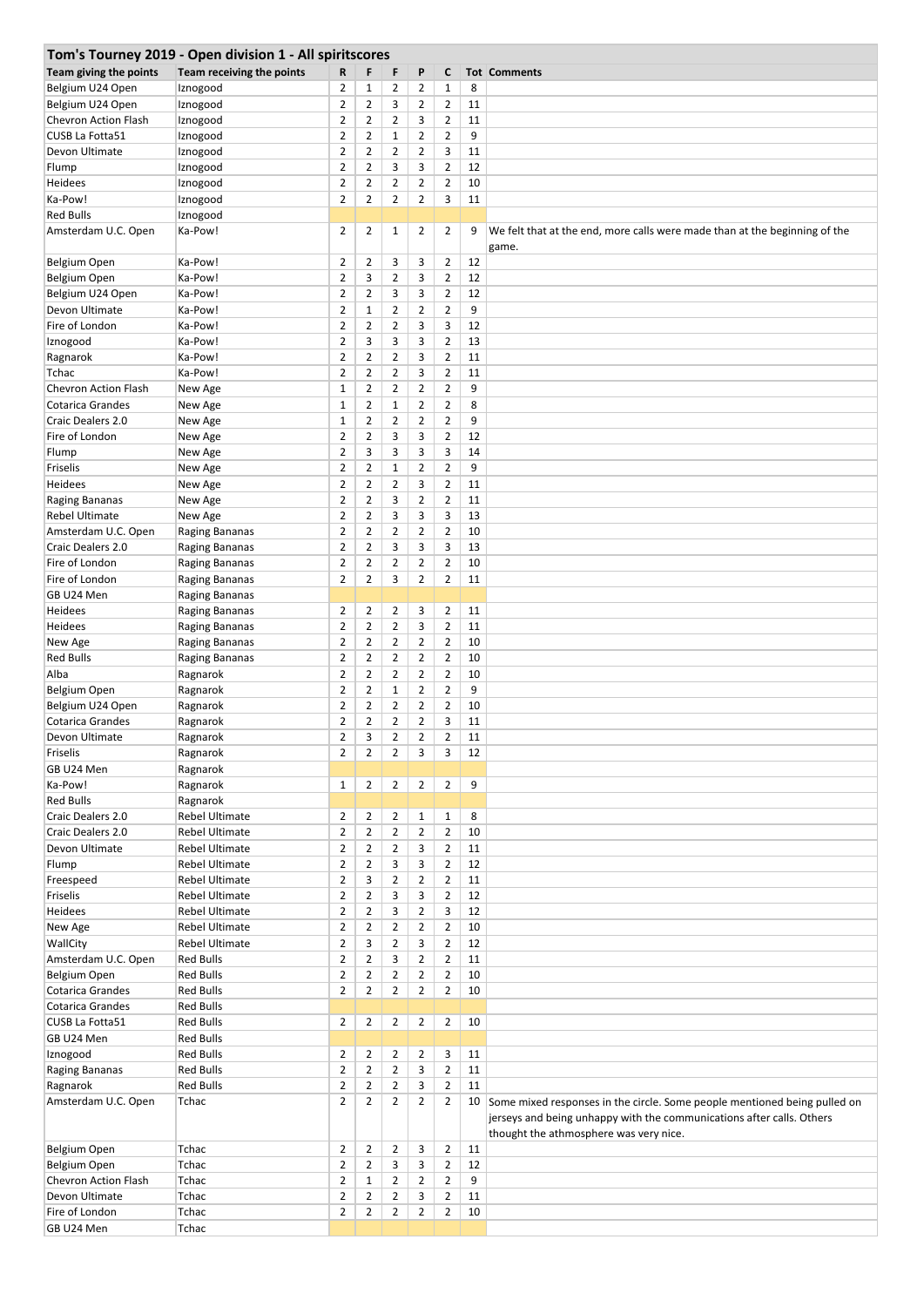| Tom's Tourney 2019 - Open division 1 - All spiritscores |                           |                |                |   |                |   |    |                                                                                                                                                 |  |  |  |  |  |
|---------------------------------------------------------|---------------------------|----------------|----------------|---|----------------|---|----|-------------------------------------------------------------------------------------------------------------------------------------------------|--|--|--|--|--|
| Team giving the points                                  | Team receiving the points | R              | F              | F | P              | C |    | <b>Tot Comments</b>                                                                                                                             |  |  |  |  |  |
| Ka-Pow!                                                 | Tchac                     | 2              | $\mathbf{1}$   | 2 | $\overline{2}$ | 2 | 9  | One player applied too much body contact a couple of times. Was called foul<br>on the mark several times. Overall good game besides the bad egg |  |  |  |  |  |
| WallCity                                                | Tchac                     | $\overline{2}$ | $\overline{2}$ |   | $\overline{2}$ | 2 | 10 |                                                                                                                                                 |  |  |  |  |  |
| <b>Chevron Action Flash</b>                             | WallCity                  | $\overline{2}$ | 2              |   | 3              | 3 | 12 |                                                                                                                                                 |  |  |  |  |  |
| Cotarica Grandes                                        | WallCity                  |                |                |   |                |   |    |                                                                                                                                                 |  |  |  |  |  |
| CUSB La Fotta51                                         | WallCity                  | 2              | $\overline{2}$ |   | 2              | 2 | 9  |                                                                                                                                                 |  |  |  |  |  |
| Devon Ultimate                                          | WallCity                  | 2              | 2              | 2 | 3              | 2 | 11 |                                                                                                                                                 |  |  |  |  |  |
| Freespeed                                               | WallCity                  | 2              | 2              |   | 3              | 2 | 12 |                                                                                                                                                 |  |  |  |  |  |
| Freespeed                                               | WallCity                  | $\overline{2}$ | 2              | 3 | 3              | 2 | 12 | For OrganizationStaff: Spirit for Quarterfinals                                                                                                 |  |  |  |  |  |
| GB U24 Men                                              | WallCity                  |                |                |   |                |   |    |                                                                                                                                                 |  |  |  |  |  |
| <b>Rebel Ultimate</b>                                   | WallCity                  | $\overline{2}$ | 2              | 2 | 3              | 2 | 11 |                                                                                                                                                 |  |  |  |  |  |
| Tchac                                                   | WallCity                  |                | 2              |   | $\overline{2}$ | 2 | 9  |                                                                                                                                                 |  |  |  |  |  |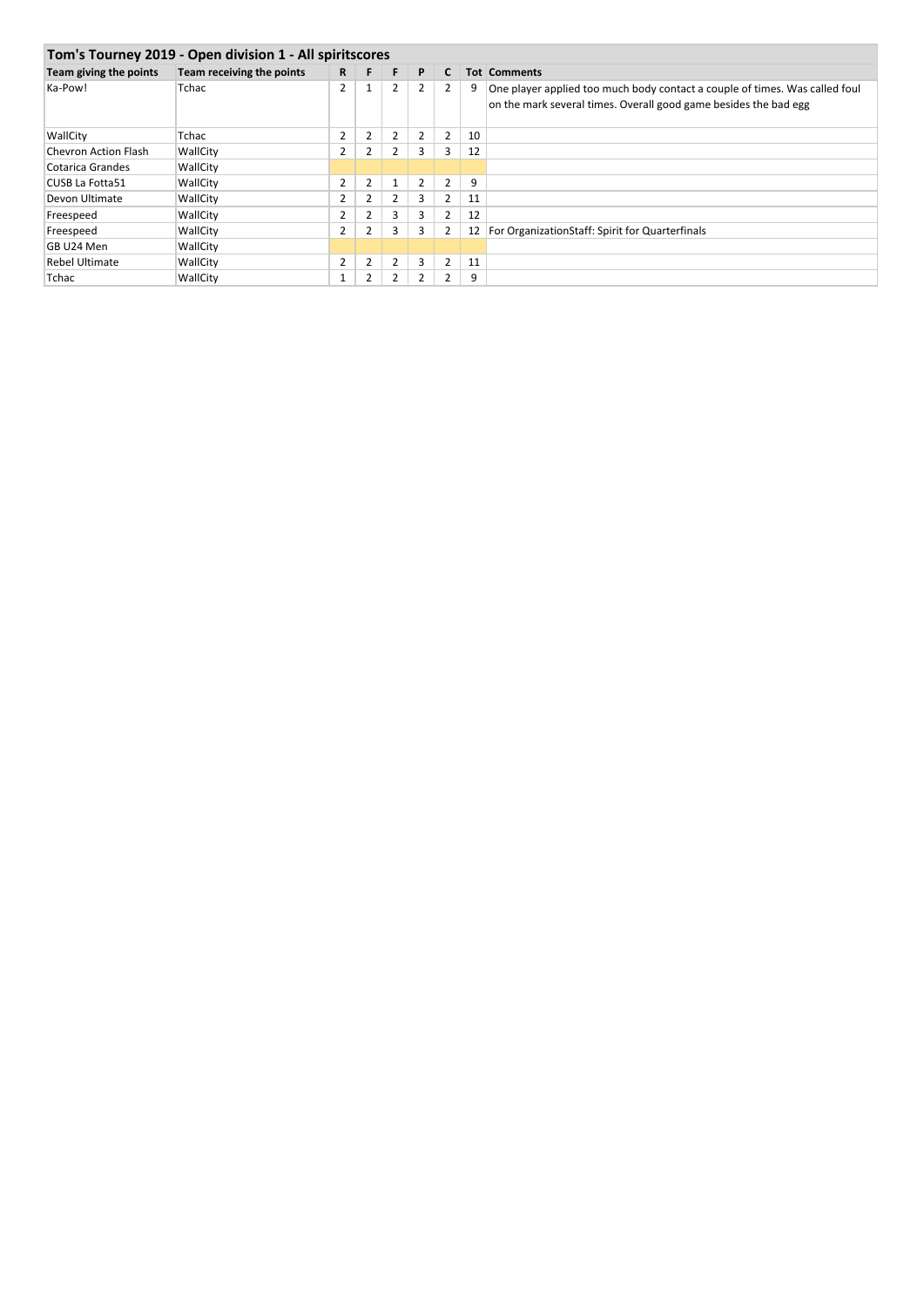| Tom's Tourney 2019 - Ladies division - All spiritscores |                              |                |                |                |                |                |    |                                                                              |  |  |  |
|---------------------------------------------------------|------------------------------|----------------|----------------|----------------|----------------|----------------|----|------------------------------------------------------------------------------|--|--|--|
| Team giving the points                                  | Team receiving the points    | R              | F              | F              | P              | C              |    | <b>Tot Comments</b>                                                          |  |  |  |
| <b>Bristol Women</b>                                    | Amsterdam U.C. Ladies        | 2              | 2              | 2              | 2              | 2              | 10 |                                                                              |  |  |  |
| <b>CUSB Shout</b>                                       | Amsterdam U.C. Ladies        | $\overline{2}$ | $\overline{2}$ | $\overline{2}$ | 3              | $\overline{2}$ | 11 |                                                                              |  |  |  |
| France Women                                            | Amsterdam U.C. Ladies        | $\overline{2}$ | $\overline{2}$ | $\overline{2}$ | $\overline{2}$ | $\overline{2}$ | 10 |                                                                              |  |  |  |
| <b>Frisbeurs Nantaises</b>                              | Amsterdam U.C. Ladies        | $\overline{2}$ | $\overline{2}$ | $\overline{2}$ | 2              | $\overline{2}$ | 10 |                                                                              |  |  |  |
| <b>GB Women's Master</b>                                | Amsterdam U.C. Ladies        | $\overline{2}$ | $\mathbf{1}$   | $\overline{2}$ | 3              | $\overline{2}$ | 10 |                                                                              |  |  |  |
| Germany U24 Women                                       | Amsterdam U.C. Ladies        | $\overline{2}$ | 2              | $\overline{2}$ | 2              | $\overline{2}$ | 10 |                                                                              |  |  |  |
| Germany U24 Women                                       | Amsterdam U.C. Ladies        | $\overline{2}$ | $\overline{2}$ | $\overline{2}$ | $\overline{2}$ | $\overline{2}$ | 10 |                                                                              |  |  |  |
| <b>Swiss National Team</b>                              | Amsterdam U.C. Ladies        | $\overline{2}$ | $\overline{2}$ | $\overline{2}$ | $\overline{2}$ | $\overline{2}$ | 10 |                                                                              |  |  |  |
| <b>Swiss National Team</b>                              | Amsterdam U.C. Ladies        | $\overline{2}$ | $\overline{2}$ | $\overline{2}$ | 2              | $\overline{2}$ | 10 |                                                                              |  |  |  |
| <b>CUSB Shout</b>                                       | Belgian National Team        | $\overline{2}$ | $\overline{2}$ | $\overline{2}$ | $\overline{2}$ | $\mathbf{1}$   | 9  |                                                                              |  |  |  |
| D.U. Copenhagen                                         | <b>Belgian National Team</b> | $\overline{2}$ | $\overline{2}$ | $\overline{2}$ | $\overline{2}$ | $\overline{2}$ | 10 |                                                                              |  |  |  |
| DESKEAGH                                                | Belgian National Team        | 1              | $\overline{2}$ | $\overline{2}$ | 1              | $\overline{2}$ | 8  | Double team and fast count, didn't change the stall when marking infractions |  |  |  |
|                                                         |                              |                |                |                |                |                |    | called.                                                                      |  |  |  |
| DESKEAGH                                                | Belgian National Team        |                |                |                |                |                |    |                                                                              |  |  |  |
| <b>Dutch National Team</b>                              | Belgian National Team        | 2              | 2              | 2              | 3              | $\overline{2}$ | 11 |                                                                              |  |  |  |
| France Women                                            | Belgian National Team        | $\overline{2}$ | 2              | $\overline{2}$ | $\overline{2}$ | 2              | 10 |                                                                              |  |  |  |
| Germany U24 Women                                       | <b>Belgian National Team</b> | $\mathbf{1}$   | $\overline{2}$ | $\overline{2}$ | $\overline{2}$ | $\overline{2}$ | 9  |                                                                              |  |  |  |
| jinX                                                    | Belgian National Team        | $\overline{2}$ | $\overline{2}$ | 3              | $\overline{2}$ | $\overline{2}$ | 11 |                                                                              |  |  |  |
| <b>Swiss National Team</b>                              | <b>Belgian National Team</b> | $\overline{2}$ | 2              | $\overline{2}$ | 2              | $\overline{2}$ | 10 |                                                                              |  |  |  |
| Amsterdam U.C. Ladies                                   | <b>Bristol Women</b>         | $\mathbf{1}$   | $\overline{2}$ | $\overline{2}$ | $\overline{2}$ | 3              | 10 |                                                                              |  |  |  |
| D.U. Copenhagen                                         | <b>Bristol Women</b>         | $\overline{2}$ | $\overline{2}$ | $\overline{2}$ | 3              | $\overline{2}$ | 11 |                                                                              |  |  |  |
| <b>DESKEAGH</b>                                         | <b>Bristol Women</b>         | $\overline{2}$ | $\overline{2}$ | $\overline{2}$ | 3              | $\overline{2}$ | 11 |                                                                              |  |  |  |
| <b>DESKEAGH</b>                                         | <b>Bristol Women</b>         | $\overline{2}$ | $\mathbf{1}$   | $\overline{2}$ | 3              | $\overline{2}$ | 10 |                                                                              |  |  |  |
| France Women                                            | <b>Bristol Women</b>         | $\overline{2}$ | $\overline{2}$ | 3              | 3              | $\overline{2}$ | 12 |                                                                              |  |  |  |
| <b>Frisbeurs Nantaises</b>                              | <b>Bristol Women</b>         | $\overline{2}$ | $\overline{2}$ | $\overline{2}$ | $\overline{2}$ | $\overline{2}$ | 10 |                                                                              |  |  |  |
| <b>GB Women's Master</b>                                | <b>Bristol Women</b>         | $\overline{2}$ | 3              | $\overline{2}$ | 3              | $\overline{2}$ | 12 |                                                                              |  |  |  |
| Mainzelmaedchen                                         | <b>Bristol Women</b>         | $\overline{2}$ | $\overline{2}$ | $\overline{2}$ | 3              | $\overline{2}$ | 11 |                                                                              |  |  |  |
| Scram                                                   | <b>Bristol Women</b>         | $\overline{2}$ | $\overline{2}$ | $\overline{2}$ | 3              | $\overline{2}$ | 11 |                                                                              |  |  |  |
| <b>Swiss National Team</b>                              | <b>Bristol Women</b>         | $\overline{2}$ | 2              | $\overline{2}$ | 3              | $\overline{2}$ | 11 |                                                                              |  |  |  |
| Amsterdam U.C. Ladies                                   | <b>CUSB Shout</b>            | $\overline{2}$ | $\mathbf{1}$   | $\overline{2}$ | $\overline{2}$ | $\overline{2}$ | 9  |                                                                              |  |  |  |
| Belgian National Team                                   | <b>CUSB Shout</b>            | $\overline{2}$ | $\overline{2}$ | $\overline{2}$ | 2              | $\overline{2}$ | 10 |                                                                              |  |  |  |
| Dutch National Team                                     | <b>CUSB Shout</b>            | $\overline{2}$ | $\overline{2}$ | $\overline{2}$ | 3              | $\overline{2}$ | 11 |                                                                              |  |  |  |
| France Women                                            | <b>CUSB Shout</b>            | $\overline{2}$ | $\overline{2}$ | $\overline{2}$ | $\overline{2}$ | $\overline{2}$ | 10 |                                                                              |  |  |  |
| <b>GB Women's Master</b>                                | <b>CUSB Shout</b>            | $\mathbf{1}$   | $\overline{2}$ | $\overline{2}$ | $\mathbf{1}$   | $\overline{2}$ | 8  |                                                                              |  |  |  |
| German Masters                                          | <b>CUSB Shout</b>            | $\overline{2}$ | $\overline{2}$ | $\overline{2}$ | $\overline{2}$ | $\overline{2}$ | 10 |                                                                              |  |  |  |
| Germany U24 Women                                       | <b>CUSB Shout</b>            | 1              | $\overline{2}$ | 3              | $\mathbf{1}$   | $\mathbf{1}$   | 8  |                                                                              |  |  |  |
| Scram                                                   | <b>CUSB Shout</b>            | $\overline{2}$ | $\overline{2}$ | 3              | $\overline{2}$ | $\overline{2}$ | 11 |                                                                              |  |  |  |
| <b>Swiss National Team</b>                              | <b>CUSB Shout</b>            | $\overline{2}$ | $\overline{2}$ | $\overline{2}$ | $\overline{2}$ | $\overline{2}$ | 10 |                                                                              |  |  |  |
| Belgian National Team                                   | D.U. Copenhagen              | $\overline{2}$ | 2              | $\overline{2}$ | 3              | 3              | 12 |                                                                              |  |  |  |
| <b>Bristol Women</b>                                    | D.U. Copenhagen              | $\overline{2}$ | $\overline{2}$ | $\overline{2}$ | 3              | $\overline{2}$ | 11 |                                                                              |  |  |  |
| Dutch National Team                                     | D.U. Copenhagen              | $\overline{2}$ | $\overline{2}$ | $\overline{2}$ | 3              | $\overline{2}$ | 11 |                                                                              |  |  |  |
| France Women                                            | D.U. Copenhagen              | 2              | $\overline{2}$ | $\overline{2}$ | 3              | $\overline{2}$ | 11 |                                                                              |  |  |  |
| France Women                                            | D.U. Copenhagen              | $\overline{2}$ | $\overline{2}$ | $\overline{2}$ | 3              | $\overline{2}$ | 11 |                                                                              |  |  |  |
| <b>Frisbeurs Nantaises</b>                              | D.U. Copenhagen              | $\overline{2}$ | $\overline{2}$ | 3              | 3              | $\overline{2}$ | 12 |                                                                              |  |  |  |
| jinX                                                    | D.U. Copenhagen              | $\overline{2}$ | $\overline{2}$ | 3              | 3              | $\overline{2}$ | 12 |                                                                              |  |  |  |
| jinX                                                    | D.U. Copenhagen              | $\overline{2}$ | $\overline{2}$ | $\overline{2}$ | 4              | $\overline{2}$ | 12 | your fifth point (9)                                                         |  |  |  |
| Scram                                                   | D.U. Copenhagen              | $\mathbf 1$    | $\overline{2}$ | 3              | $\overline{2}$ | 3              | 11 |                                                                              |  |  |  |
| <b>Belgian National Team</b>                            | DESKEAGH                     | $\overline{2}$ | $\overline{2}$ | $\overline{2}$ | $\overline{2}$ | $\overline{2}$ | 10 |                                                                              |  |  |  |
| <b>Belgian National Team</b>                            | <b>DESKEAGH</b>              | $\overline{2}$ | 2              | $\overline{2}$ | 2              | 3              | 11 |                                                                              |  |  |  |
| <b>Bristol Women</b>                                    | <b>DESKEAGH</b>              | $\overline{2}$ | $\overline{2}$ | $\overline{2}$ | $\overline{2}$ | $\overline{2}$ | 10 |                                                                              |  |  |  |
| <b>Bristol Women</b>                                    | <b>DESKEAGH</b>              | $\overline{2}$ | $\overline{2}$ | $\overline{2}$ | $\overline{2}$ | $\overline{2}$ | 10 |                                                                              |  |  |  |
| Dutch National Team                                     | <b>DESKEAGH</b>              | $\overline{2}$ | $\overline{2}$ | 3              | 3              | $\overline{2}$ | 12 |                                                                              |  |  |  |
| Germany U24 Women                                       | <b>DESKEAGH</b>              | $\overline{2}$ | $\overline{2}$ | $\overline{2}$ | $\overline{2}$ | $\overline{2}$ | 10 |                                                                              |  |  |  |
| Germany U24 Women                                       | <b>DESKEAGH</b>              | $\overline{2}$ | $\overline{2}$ | $\overline{2}$ | $\overline{2}$ | $\overline{2}$ | 10 |                                                                              |  |  |  |
| Mainzelmaedchen                                         | <b>DESKEAGH</b>              | $\overline{2}$ | $\overline{2}$ | $\overline{2}$ | $\overline{2}$ | $\overline{2}$ | 10 |                                                                              |  |  |  |
| <b>Swiss National Team</b>                              | <b>DESKEAGH</b>              | $\overline{2}$ | $\overline{2}$ | $\overline{2}$ | 2              | $\overline{2}$ | 10 |                                                                              |  |  |  |
| Belgian National Team                                   | Dutch National Team          | $\overline{2}$ | $\overline{2}$ | $\overline{2}$ | 3              | $\overline{2}$ | 11 |                                                                              |  |  |  |
| <b>CUSB Shout</b>                                       | <b>Dutch National Team</b>   | $\overline{2}$ | $\overline{2}$ | $\overline{2}$ | 3              | $\overline{2}$ | 11 |                                                                              |  |  |  |
| D.U. Copenhagen                                         | <b>Dutch National Team</b>   | $\overline{2}$ | $\overline{2}$ | $\overline{2}$ | 3              | $\overline{2}$ | 11 | Very well spirited, cheering for our team as well!                           |  |  |  |
| <b>DESKEAGH</b>                                         | Dutch National Team          | $\overline{2}$ | $\overline{2}$ | $\overline{2}$ | $\mathbf{1}$   | $\overline{2}$ | 9  |                                                                              |  |  |  |
| <b>Frisbeurs Nantaises</b>                              | <b>Dutch National Team</b>   | $\overline{2}$ | $\overline{2}$ | 3              | 3              | $\overline{2}$ | 12 |                                                                              |  |  |  |
| German Masters                                          | Dutch National Team          | $\overline{2}$ | $\overline{2}$ | 3              | $\overline{2}$ | $\overline{2}$ | 11 |                                                                              |  |  |  |
| Germany U24 Women                                       | <b>Dutch National Team</b>   | $\overline{2}$ | $\overline{2}$ | 3              | $\overline{2}$ | $\overline{2}$ | 11 |                                                                              |  |  |  |
| Mainzelmaedchen                                         | <b>Dutch National Team</b>   | $\overline{2}$ | $\overline{2}$ | $\overline{2}$ | 3              | $\overline{2}$ | 11 |                                                                              |  |  |  |
| Scram                                                   | <b>Dutch National Team</b>   | $\mathbf 1$    | $\overline{2}$ | $\overline{2}$ | 3              | 3              | 11 |                                                                              |  |  |  |
| Amsterdam U.C. Ladies                                   | France Women                 | $\overline{2}$ | $\overline{2}$ | 3              | 2              | 3              | 12 |                                                                              |  |  |  |
| Belgian National Team                                   | France Women                 | $\overline{2}$ | $\overline{2}$ | $\overline{2}$ | $\overline{2}$ | $\overline{2}$ | 10 |                                                                              |  |  |  |
| <b>Bristol Women</b>                                    | France Women                 | $\overline{2}$ | $\overline{2}$ | $\overline{2}$ | $\overline{2}$ | $\overline{2}$ | 10 |                                                                              |  |  |  |
| <b>CUSB Shout</b>                                       | France Women                 | $\overline{2}$ | $\overline{2}$ | $\overline{2}$ | $\overline{2}$ | $\overline{2}$ | 10 |                                                                              |  |  |  |
| D.U. Copenhagen                                         | France Women                 | $\overline{2}$ | $\overline{2}$ | $\overline{2}$ | $\overline{2}$ | $\overline{2}$ | 10 |                                                                              |  |  |  |
| D.U. Copenhagen                                         | France Women                 | $\overline{2}$ | $\overline{2}$ | $\overline{2}$ | $\overline{2}$ | $\overline{2}$ | 10 |                                                                              |  |  |  |
| German Masters                                          | France Women                 | $\overline{2}$ | $\overline{2}$ | $\overline{2}$ | $\overline{2}$ | $\overline{2}$ | 10 |                                                                              |  |  |  |
| jinX                                                    | France Women                 | $\overline{2}$ | $\mathbf{1}$   | $\overline{2}$ | $\overline{2}$ | 3              | 10 |                                                                              |  |  |  |
| Mainzelmaedchen                                         | France Women                 | $\overline{2}$ | $\overline{2}$ | 3              | $\overline{2}$ | $\overline{2}$ | 11 |                                                                              |  |  |  |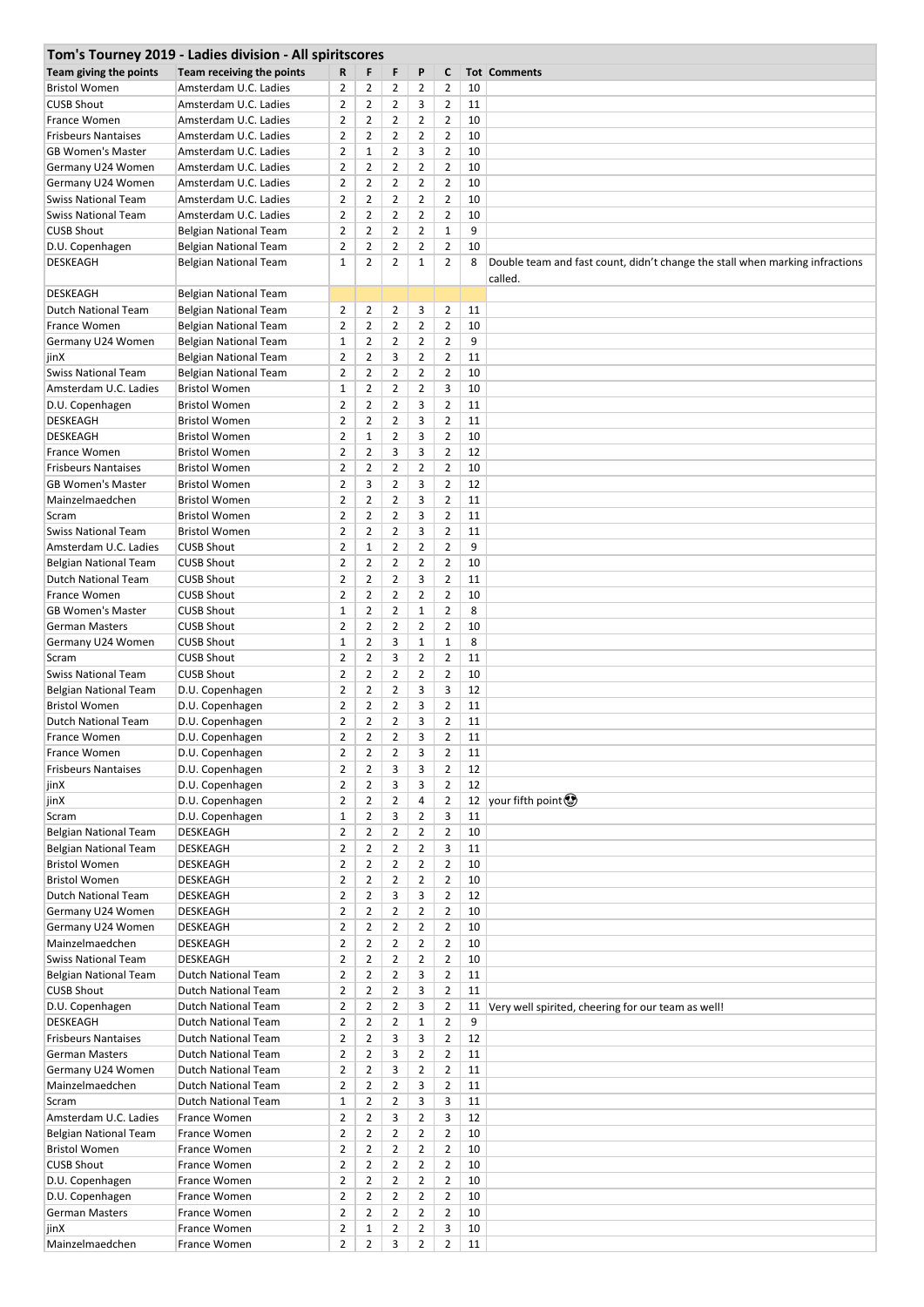|                              | Tom's Tourney 2019 - Ladies division - All spiritscores |                |                |                |                |                |                |                                                                                                                                                                                                                              |
|------------------------------|---------------------------------------------------------|----------------|----------------|----------------|----------------|----------------|----------------|------------------------------------------------------------------------------------------------------------------------------------------------------------------------------------------------------------------------------|
| Team giving the points       | Team receiving the points                               | R              | F              | F              | P              | C              |                | <b>Tot Comments</b>                                                                                                                                                                                                          |
| <b>Swiss National Team</b>   | France Women                                            | 2              | 2              | 3              | 2              | $\overline{2}$ | 11             |                                                                                                                                                                                                                              |
| Amsterdam U.C. Ladies        | <b>Frisbeurs Nantaises</b>                              | $\overline{2}$ | $\overline{2}$ | 3              | 2              | $\overline{2}$ | 11             |                                                                                                                                                                                                                              |
| <b>Bristol Women</b>         | <b>Frisbeurs Nantaises</b>                              | $\mathbf{1}$   | 2              | 2              | 2              | $\overline{2}$ | 9              |                                                                                                                                                                                                                              |
| D.U. Copenhagen              | <b>Frisbeurs Nantaises</b>                              | $\overline{2}$ | $\overline{2}$ | $\mathbf{1}$   | 2              | 3              | 10             | Regarding fairmindedness, there was a foul call that we thought was unfairly<br>contested. Very good use of hand signals for communication.                                                                                  |
| Dutch National Team          | <b>Frisbeurs Nantaises</b>                              | $\overline{2}$ | $\mathbf{1}$   | 3              | 2              | $\overline{2}$ | 10             |                                                                                                                                                                                                                              |
| <b>GB Women's Master</b>     | <b>Frisbeurs Nantaises</b>                              | $\overline{2}$ | 2              | 3              | 2              | $\overline{2}$ | 11             |                                                                                                                                                                                                                              |
| Germany U24 Women            | <b>Frisbeurs Nantaises</b>                              | $\overline{2}$ | $\mathbf{1}$   | $\overline{2}$ | $\overline{2}$ | $\mathbf{1}$   | 8              |                                                                                                                                                                                                                              |
| jinX                         | <b>Frisbeurs Nantaises</b>                              | $\mathbf{1}$   | $\mathbf{1}$   | $\overline{2}$ | 2              | $\overline{2}$ | 8              |                                                                                                                                                                                                                              |
| Scram                        | <b>Frisbeurs Nantaises</b>                              | $\overline{2}$ | $\overline{2}$ | 2              | 2              | $\mathbf{1}$   | 9              |                                                                                                                                                                                                                              |
| Scram                        | <b>Frisbeurs Nantaises</b>                              | $\overline{2}$ | $\overline{2}$ | $\overline{2}$ | 2              | $\overline{2}$ | 10             |                                                                                                                                                                                                                              |
| Amsterdam U.C. Ladies        | <b>GB Women's Master</b>                                | $\overline{2}$ | $\overline{2}$ | $\overline{2}$ | 3              | $\overline{2}$ | 11             |                                                                                                                                                                                                                              |
| <b>Bristol Women</b>         | <b>GB Women's Master</b>                                | $\overline{2}$ | 2              | $\overline{2}$ | 3              | $\overline{2}$ | 11             |                                                                                                                                                                                                                              |
| <b>CUSB Shout</b>            | <b>GB Women's Master</b>                                | $\overline{2}$ | $\overline{2}$ | $\overline{2}$ | 3              | $\overline{2}$ | 11             |                                                                                                                                                                                                                              |
| <b>Frisbeurs Nantaises</b>   | <b>GB Women's Master</b>                                | $\overline{2}$ | $\overline{2}$ | 3              | 2              | $\overline{2}$ | 11             |                                                                                                                                                                                                                              |
| <b>German Masters</b>        | <b>GB Women's Master</b>                                | $\overline{2}$ | $\overline{2}$ | 3              | 3              | 3              | 13             |                                                                                                                                                                                                                              |
| Germany U24 Women            | <b>GB Women's Master</b>                                | $\overline{2}$ | 2              | $\overline{2}$ | 3              | $\overline{2}$ | 11             |                                                                                                                                                                                                                              |
| jinX                         | <b>GB Women's Master</b>                                | $\overline{2}$ | $\overline{2}$ | $\overline{2}$ | 3              | $\overline{2}$ | 11             |                                                                                                                                                                                                                              |
| Mainzelmaedchen              | <b>GB Women's Master</b>                                | $\overline{2}$ | $\overline{2}$ | $\overline{2}$ | 2              | $\overline{2}$ | 10             |                                                                                                                                                                                                                              |
| <b>Swiss National Team</b>   | <b>GB Women's Master</b>                                | 2              | 2              | 3              | 3              | 3              | 13             |                                                                                                                                                                                                                              |
| <b>CUSB Shout</b>            | <b>German Masters</b>                                   | $\overline{2}$ | $\overline{2}$ | $\overline{2}$ | $\overline{2}$ | $\mathbf{1}$   | 9              |                                                                                                                                                                                                                              |
| Dutch National Team          | <b>German Masters</b>                                   | $\overline{2}$ | 2              | $\overline{2}$ | 3              | $\overline{2}$ | 11             |                                                                                                                                                                                                                              |
| France Women                 | <b>German Masters</b>                                   | $\overline{2}$ | $\overline{2}$ | $\overline{2}$ | 2              | $\overline{2}$ | 10             |                                                                                                                                                                                                                              |
| <b>GB Women's Master</b>     | <b>German Masters</b>                                   | $\overline{2}$ | $\overline{2}$ | $\overline{2}$ | 2              | $\overline{2}$ | 10             |                                                                                                                                                                                                                              |
| jinX                         | <b>German Masters</b>                                   | $\overline{2}$ | $\overline{2}$ | $\overline{2}$ | 2              | $\overline{2}$ | 10             |                                                                                                                                                                                                                              |
| jinX                         | <b>German Masters</b>                                   | $\overline{2}$ | $\overline{2}$ | $\overline{2}$ | $\mathbf{1}$   | $\overline{2}$ | 9              |                                                                                                                                                                                                                              |
| Mainzelmaedchen              | German Masters                                          | $\overline{2}$ | 2              | $\overline{2}$ | 2              | $\overline{2}$ | 10             |                                                                                                                                                                                                                              |
| Scram                        | <b>German Masters</b>                                   | $\overline{2}$ | $\overline{2}$ | $\overline{2}$ | 3              | $\overline{2}$ | 11             |                                                                                                                                                                                                                              |
| Scram                        | <b>German Masters</b>                                   | $\overline{2}$ | $\overline{2}$ | 3              | 2              | 3              | 12             |                                                                                                                                                                                                                              |
| Amsterdam U.C. Ladies        | Germany U24 Women                                       | $\overline{2}$ | 2              | 2              | 2              | 3              | 11             |                                                                                                                                                                                                                              |
| Amsterdam U.C. Ladies        | Germany U24 Women                                       | $\overline{2}$ | $\overline{2}$ | $\overline{2}$ | 2              | $\overline{2}$ | 10             |                                                                                                                                                                                                                              |
| Belgian National Team        | Germany U24 Women                                       | 3              | $\overline{2}$ | $\overline{2}$ | 3              | $\overline{2}$ | 12             |                                                                                                                                                                                                                              |
| <b>CUSB Shout</b>            | Germany U24 Women                                       | 1              | 2              | $\mathbf{1}$   | 2              | $\mathbf{1}$   | $\overline{7}$ |                                                                                                                                                                                                                              |
| <b>DESKEAGH</b>              | Germany U24 Women                                       | $\overline{2}$ | $\overline{2}$ | 3              | 2              | 3              | 12             |                                                                                                                                                                                                                              |
| <b>DESKEAGH</b>              | Germany U24 Women                                       | $\overline{2}$ | $\overline{2}$ | $\overline{2}$ | 2              | $\overline{2}$ | 10             |                                                                                                                                                                                                                              |
| Dutch National Team          | Germany U24 Women                                       | $\overline{2}$ | $\overline{2}$ | 3              | 2              | 3              | 12             |                                                                                                                                                                                                                              |
| <b>Frisbeurs Nantaises</b>   | Germany U24 Women                                       | 1              | $\overline{2}$ | $\overline{2}$ | 2              | $\overline{2}$ | 9              | As said in the huddle some contacts and picks, long discussions, and some<br>arguments on the pick that was going to be a point, one of your player called<br>the point and the other made her retract.                      |
| <b>GB Women's Master</b>     | Germany U24 Women                                       | 2              | 2              | 2              | 2              | 3              | 11             | Really good use of hand signals. Quick and efficient                                                                                                                                                                         |
| <b>Belgian National Team</b> | jinX                                                    | $\overline{2}$ | $\overline{2}$ | $\overline{2}$ | 3              | $\overline{2}$ | 11             |                                                                                                                                                                                                                              |
| D.U. Copenhagen              | jinX                                                    | 2              | 2              | 2              | 2              | $\overline{2}$ | 10             |                                                                                                                                                                                                                              |
| D.U. Copenhagen              | jinX                                                    | $\overline{2}$ | $\overline{2}$ | $\overline{2}$ | 3              | $\overline{2}$ | 11             |                                                                                                                                                                                                                              |
| France Women                 | jinX                                                    | $\overline{2}$ | $\overline{2}$ | $\overline{2}$ | 2              | $\overline{2}$ | 10             |                                                                                                                                                                                                                              |
| <b>Frisbeurs Nantaises</b>   | jinX                                                    | $\overline{2}$ | $\overline{2}$ | $\overline{2}$ | 2              | $\overline{2}$ | 10             |                                                                                                                                                                                                                              |
| <b>GB Women's Master</b>     | jinX                                                    | $\overline{2}$ | $\overline{2}$ | $\overline{2}$ | 3              | $\overline{2}$ | 11             |                                                                                                                                                                                                                              |
| <b>German Masters</b>        | jinX                                                    | $\mathbf{1}$   | 2              | $\overline{2}$ | 3              | $\overline{2}$ | 10             |                                                                                                                                                                                                                              |
| <b>German Masters</b>        | jinX                                                    | $\overline{2}$ | $\overline{2}$ | $\overline{2}$ | 3              | $\overline{2}$ | 11             |                                                                                                                                                                                                                              |
| Mainzelmaedchen              | jinX                                                    |                |                |                |                |                |                |                                                                                                                                                                                                                              |
| <b>Bristol Women</b>         | Mainzelmaedchen                                         | $\overline{2}$ | 2              | 2              | 3              | $\overline{2}$ | 11             |                                                                                                                                                                                                                              |
| <b>DESKEAGH</b>              | Mainzelmaedchen                                         | $\overline{2}$ | $\overline{2}$ | $\overline{2}$ | $\overline{2}$ | $\overline{2}$ | 10             |                                                                                                                                                                                                                              |
| <b>Dutch National Team</b>   | Mainzelmaedchen                                         | $\overline{2}$ | $\overline{2}$ | 3              | 2              | $\overline{2}$ | 11             |                                                                                                                                                                                                                              |
| France Women                 | Mainzelmaedchen                                         | $\overline{2}$ | $\overline{2}$ | 3              | 2              | $\overline{2}$ | 11             |                                                                                                                                                                                                                              |
| <b>GB Women's Master</b>     | Mainzelmaedchen                                         | $\overline{2}$ | $\overline{2}$ | $\overline{2}$ | 2              | $\overline{2}$ | 10             |                                                                                                                                                                                                                              |
| <b>German Masters</b>        | Mainzelmaedchen                                         | $\overline{2}$ | $\overline{2}$ | $\overline{2}$ | 3              | $\overline{2}$ | 11             |                                                                                                                                                                                                                              |
| jinX                         | Mainzelmaedchen                                         | $\overline{2}$ | $\overline{2}$ | $\overline{2}$ | 2              | $\overline{2}$ | 10             |                                                                                                                                                                                                                              |
| Scram                        | Mainzelmaedchen                                         | $\overline{2}$ | $\overline{2}$ | 3              | 3              | $\overline{2}$ | 12             |                                                                                                                                                                                                                              |
| <b>Swiss National Team</b>   | Mainzelmaedchen                                         | $\overline{2}$ | $\overline{2}$ | $\overline{2}$ | 3              | $\overline{2}$ | 11             |                                                                                                                                                                                                                              |
| <b>Bristol Women</b>         | Scram                                                   | $\overline{2}$ | $\overline{2}$ | $\overline{2}$ | $\overline{2}$ | $\overline{2}$ | 10             |                                                                                                                                                                                                                              |
| <b>CUSB Shout</b>            | Scram                                                   | $\overline{2}$ | 2              | $\overline{2}$ | 3              | $\overline{2}$ | 11             |                                                                                                                                                                                                                              |
| D.U. Copenhagen              | Scram                                                   | $\mathbf{1}$   | $\overline{2}$ | $\overline{2}$ | $\overline{2}$ | $\mathbf{1}$   | 8              | Improvement advice: using more hand signals and keeping to discussions time<br>limits (especially for contested pick calls) would help improve communication.<br>There were also a lot of foul calls and unnecessary contact |
| <b>Dutch National Team</b>   | Scram                                                   | 2              | 2              | 2              | 3              | $\overline{2}$ | 11             |                                                                                                                                                                                                                              |
| <b>Frisbeurs Nantaises</b>   | Scram                                                   | $\overline{2}$ | $\overline{2}$ | 3              | 3              | $\overline{2}$ | 12             |                                                                                                                                                                                                                              |
| <b>Frisbeurs Nantaises</b>   | Scram                                                   | $\overline{2}$ | 2              | 3              | 3              | 3              | 13             |                                                                                                                                                                                                                              |
| <b>German Masters</b>        | Scram                                                   | $\overline{2}$ | $\overline{2}$ | $\overline{2}$ | 3              | $\overline{2}$ | 11             |                                                                                                                                                                                                                              |
| <b>German Masters</b>        | Scram                                                   | $\overline{2}$ | $\overline{2}$ | $\overline{2}$ | 3              | $\overline{2}$ | 11             |                                                                                                                                                                                                                              |
| Mainzelmaedchen              | Scram                                                   | $\overline{2}$ | 2              | 2              | 3              | 3              | 12             | Very good use of hand signals                                                                                                                                                                                                |
| Amsterdam U.C. Ladies        | <b>Swiss National Team</b>                              | $\overline{2}$ | $\overline{2}$ | $\overline{2}$ | $\overline{2}$ | $\overline{2}$ | 10             |                                                                                                                                                                                                                              |
| Amsterdam U.C. Ladies        | <b>Swiss National Team</b>                              | $\overline{2}$ | $\overline{2}$ | 2              | 2              | $\overline{2}$ | 10             |                                                                                                                                                                                                                              |
| Belgian National Team        | <b>Swiss National Team</b>                              | $\overline{2}$ | $\overline{2}$ | 3              | $\overline{2}$ | $\overline{2}$ | 11             |                                                                                                                                                                                                                              |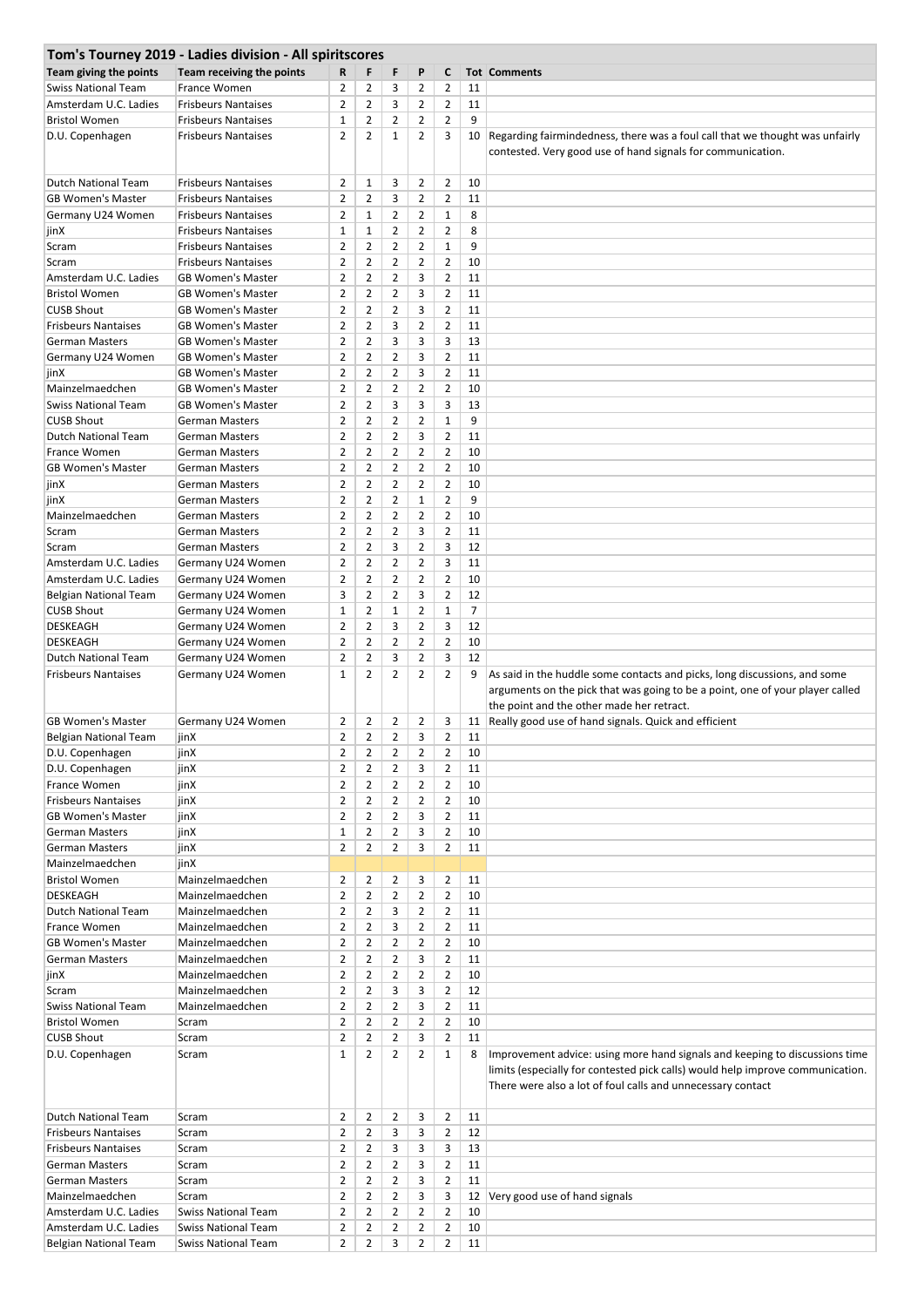| Team giving the points   | Team receiving the points | R. | F | F.             | $-$ P | <b>C</b>       |    | <b>Tot Comments</b>                                                                                                      |
|--------------------------|---------------------------|----|---|----------------|-------|----------------|----|--------------------------------------------------------------------------------------------------------------------------|
| <b>Bristol Women</b>     | Swiss National Team       |    | 2 | 2              |       | $\overline{2}$ | 10 |                                                                                                                          |
| <b>CUSB Shout</b>        | Swiss National Team       |    | 2 |                |       | $\overline{2}$ | 10 |                                                                                                                          |
| <b>DESKEAGH</b>          | Swiss National Team       |    | 2 | 2              |       | $\overline{2}$ | 10 |                                                                                                                          |
| France Women             | Swiss National Team       |    | 2 | 2              |       | 3              | 11 |                                                                                                                          |
| <b>GB Women's Master</b> | Swiss National Team       |    | 2 | 2              |       | 2              | 10 | Players conducted themselves well our score based upon the coaches attitude<br>it detracted from the positive atmosphere |
| Mainzelmaedchen          | Swiss National Team       |    | 2 | $\overline{2}$ |       | 2              | 10 |                                                                                                                          |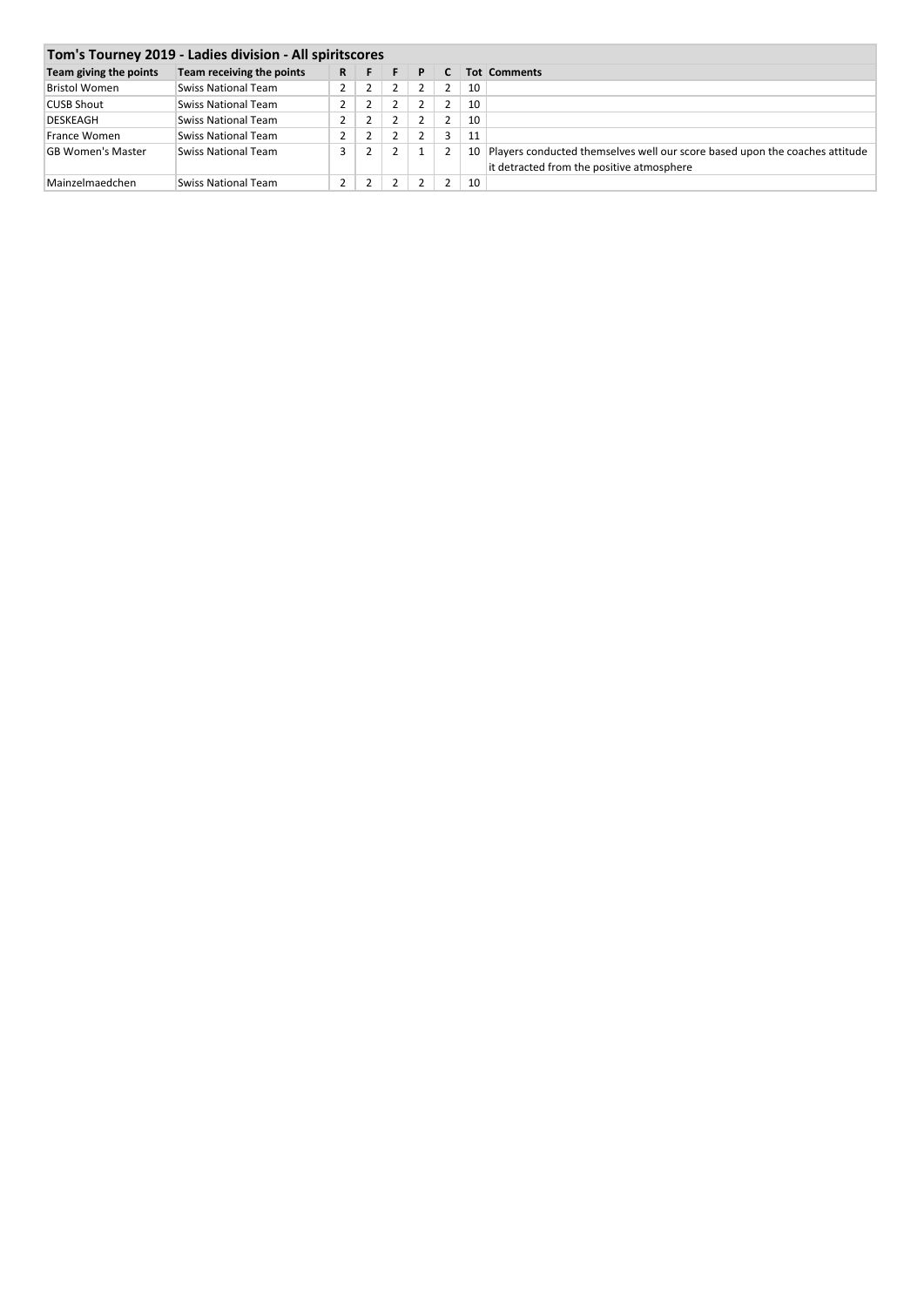|                        | Tom's Tourney 2019 - Open division 2 - All spiritscores |                |                |                |                |                |                |                                                                                                                                                                                                                                                                           |
|------------------------|---------------------------------------------------------|----------------|----------------|----------------|----------------|----------------|----------------|---------------------------------------------------------------------------------------------------------------------------------------------------------------------------------------------------------------------------------------------------------------------------|
| Team giving the points | Team receiving the points                               | R              | F              | F              | P              | C              |                | <b>Tot Comments</b>                                                                                                                                                                                                                                                       |
| Boys R Us              | Ah Ouh Puc                                              | 2              | 1              | $\overline{2}$ | $\overline{2}$ | $\overline{2}$ | 9              |                                                                                                                                                                                                                                                                           |
| Cota Viet              | Ah Ouh Puc                                              | $\overline{2}$ | $\overline{2}$ | $\overline{2}$ | $\mathbf{1}$   | $\overline{2}$ | 9              |                                                                                                                                                                                                                                                                           |
| Cota Viet              | Ah Ouh Puc                                              | $\overline{2}$ | $\overline{2}$ | $\mathbf{1}$   | $\overline{2}$ | $\mathbf{1}$   | 8              |                                                                                                                                                                                                                                                                           |
| <b>Frizzly Bears</b>   | Ah Ouh Puc                                              | 2              | $\overline{2}$ | $\overline{2}$ | 2              | 3              | 11             |                                                                                                                                                                                                                                                                           |
| Germany U20 Open       | Ah Ouh Puc                                              | $\mathbf 1$    | 2              | $\overline{2}$ | 1              | 3              | 9              |                                                                                                                                                                                                                                                                           |
| <b>Glory Owls</b>      | Ah Ouh Puc                                              | 2              | $\overline{2}$ | $\overline{2}$ | 1              | $\overline{2}$ | 9              |                                                                                                                                                                                                                                                                           |
| Hardfisch              | Ah Ouh Puc                                              | $\overline{2}$ | 3              | 3              | $\overline{2}$ | 3              | 13             |                                                                                                                                                                                                                                                                           |
| Panthers Bern          | Ah Ouh Puc                                              | $\overline{2}$ | $\mathbf{1}$   | $\overline{2}$ | 2              | $\mathbf{1}$   | 8              | We felt that a lot of players on their team were great guys with a lot of spirit                                                                                                                                                                                          |
|                        |                                                         |                |                |                |                |                |                | but some individuals and the overall bad communication dragged it down                                                                                                                                                                                                    |
| Solebang               | Ah Ouh Puc                                              |                |                |                |                |                |                |                                                                                                                                                                                                                                                                           |
| Cota Viet              | Ars Ludendi                                             | $\mathbf{1}$   | $\overline{2}$ | $\mathbf{1}$   | $\mathbf{1}$   | $\mathbf{1}$   | 6              |                                                                                                                                                                                                                                                                           |
| GOLD                   | Ars Ludendi                                             | $\overline{2}$ | $\overline{2}$ | 3              | 3              | $\overline{2}$ | 12             |                                                                                                                                                                                                                                                                           |
| <b>GOLD</b>            | Ars Ludendi                                             | $\overline{2}$ | 3              | $\overline{2}$ | $\overline{2}$ | 3              | 12             |                                                                                                                                                                                                                                                                           |
| Mooncatchers           | Ars Ludendi                                             | $\overline{2}$ | $\mathbf{1}$   | 3              | $\overline{2}$ | $\overline{2}$ | 10             |                                                                                                                                                                                                                                                                           |
| Mosquitos              | Ars Ludendi                                             | $\overline{2}$ | $\overline{2}$ | $\overline{2}$ | $\overline{2}$ | $\overline{2}$ | 10             |                                                                                                                                                                                                                                                                           |
| <b>Panthers Bern</b>   | Ars Ludendi                                             | $\overline{2}$ | $\overline{2}$ | 3              | $\overline{2}$ | $\overline{2}$ | 11             |                                                                                                                                                                                                                                                                           |
| Solebang               | Ars Ludendi                                             | $\overline{2}$ | $\overline{2}$ | $\overline{2}$ | 2              | $\overline{2}$ | 10             |                                                                                                                                                                                                                                                                           |
| Solebang               | Ars Ludendi                                             | $\overline{2}$ | $\overline{2}$ | 3              | 2              | $\overline{2}$ | 11             |                                                                                                                                                                                                                                                                           |
| <b>SUN</b>             | Ars Ludendi                                             | 3              | $\overline{2}$ | 3              | 3              | 3              | 14             |                                                                                                                                                                                                                                                                           |
| <b>GOLD</b>            | AtomSwift                                               | 2              | $\overline{2}$ | $\overline{2}$ | 2              | $\overline{2}$ | 10             |                                                                                                                                                                                                                                                                           |
| Goldfingers            | AtomSwift                                               | $\overline{2}$ | $\overline{2}$ | $\overline{2}$ | 3              | $\overline{2}$ | 11             |                                                                                                                                                                                                                                                                           |
| Hardfisch              | AtomSwift                                               | $\mathbf{1}$   | $\overline{2}$ | $\mathbf{1}$   | $\mathbf{1}$   | $\mathbf{1}$   | 6              | Some people also showed great Spirit and our Score of 6 ist mostly based on a                                                                                                                                                                                             |
|                        |                                                         |                |                |                |                |                |                | couple of Players.                                                                                                                                                                                                                                                        |
| Mosquitos              | AtomSwift                                               | 1              | 2              | $\mathbf 1$    | $\overline{2}$ | $\mathbf{1}$   | $\overline{7}$ |                                                                                                                                                                                                                                                                           |
| Mosquitos              | AtomSwift                                               | $\overline{2}$ | $\overline{2}$ | $\overline{2}$ | 2              | $\overline{2}$ | 10             |                                                                                                                                                                                                                                                                           |
| Panthers Bern          | AtomSwift                                               | $\mathbf{1}$   | $\overline{2}$ | 3              | 3              | $\overline{2}$ | 11             |                                                                                                                                                                                                                                                                           |
| <b>SUN</b>             | AtomSwift                                               | 1              | 2              | $\overline{2}$ | 2              | $\mathbf{1}$   | 8              |                                                                                                                                                                                                                                                                           |
| <b>SUN</b>             | AtomSwift                                               | $\overline{2}$ | $\overline{2}$ | 3              | 3              | $\overline{2}$ | 12             |                                                                                                                                                                                                                                                                           |
| Uproar                 | AtomSwift                                               | $\overline{2}$ | $\overline{2}$ | $\mathbf 1$    | 3              | $\overline{2}$ | 10             |                                                                                                                                                                                                                                                                           |
| <b>Blue Arse Flies</b> | Belgium U20                                             | $\overline{2}$ | $\mathbf{1}$   | $\overline{2}$ | 1              | $\overline{2}$ | 8              | A lot of contact from some players. One instance of heavy contact from a bid<br>on our player near our end zone                                                                                                                                                           |
| Boys R Us              | Belgium U20                                             | $\overline{2}$ | 2              | $\overline{2}$ | 3              | $\overline{2}$ | 11             |                                                                                                                                                                                                                                                                           |
| Cota Viet              | Belgium U20                                             | 2              | $\overline{2}$ | $\overline{2}$ | 2              | $\overline{2}$ | 10             |                                                                                                                                                                                                                                                                           |
| Frizstyle              | Belgium U20                                             | $\overline{2}$ | 2              | 3              | 3              | $\overline{2}$ | 12             |                                                                                                                                                                                                                                                                           |
| Germany U20 Open       | Belgium U20                                             | $\mathbf 1$    | $\overline{2}$ | $\overline{2}$ | 3              | 3              | 11             |                                                                                                                                                                                                                                                                           |
| Goldfingers            | Belgium U20                                             | $\overline{2}$ | $\mathbf{1}$   | $\mathbf{1}$   | $\overline{2}$ | $\overline{2}$ | 8              |                                                                                                                                                                                                                                                                           |
| Hardfisch              | Belgium U20                                             | 1              | 2              | 3              | 3              | 3              | 12             |                                                                                                                                                                                                                                                                           |
| Hardfisch              | Belgium U20                                             | $\overline{2}$ | $\overline{2}$ | $\overline{2}$ | 2              | $\overline{2}$ | 10             |                                                                                                                                                                                                                                                                           |
| <b>SUN</b>             | Belgium U20                                             | $\overline{2}$ | $\overline{2}$ | 3              | 3              | $\overline{2}$ | 12             |                                                                                                                                                                                                                                                                           |
| Belgium U20            | <b>Blue Arse Flies</b>                                  | 2              | $\overline{2}$ | 3              | 3              | $\overline{2}$ | 12             |                                                                                                                                                                                                                                                                           |
| Cota Viet              | <b>Blue Arse Flies</b>                                  | $\mathbf{1}$   | $\overline{2}$ | $\overline{2}$ | 3              | $\overline{2}$ | 10             |                                                                                                                                                                                                                                                                           |
| Frizstyle              | <b>Blue Arse Flies</b>                                  | 1              | 2              | 3              | 2              | $\overline{2}$ | 10             |                                                                                                                                                                                                                                                                           |
| Germany U20 Open       | <b>Blue Arse Flies</b>                                  | $\overline{2}$ | $\overline{2}$ | $\overline{2}$ | $\overline{2}$ | 3              | 11             |                                                                                                                                                                                                                                                                           |
| Glory Owls             | <b>Blue Arse Flies</b>                                  | 2              | 2              | $\overline{2}$ | $\overline{2}$ | $\overline{2}$ | 10             |                                                                                                                                                                                                                                                                           |
| Mooncatchers           | <b>Blue Arse Flies</b>                                  | $\overline{2}$ | $\overline{2}$ | $\overline{2}$ | $\overline{2}$ | $\overline{2}$ | 10             |                                                                                                                                                                                                                                                                           |
| Mooncatchers           | <b>Blue Arse Flies</b>                                  | $\overline{2}$ | $\overline{2}$ | $\overline{2}$ | 4              | $\overline{2}$ | 12             |                                                                                                                                                                                                                                                                           |
| Uproar                 | <b>Blue Arse Flies</b>                                  | $\overline{2}$ | 2              | 3              | 3              | $\overline{2}$ | 12             |                                                                                                                                                                                                                                                                           |
| Uproar                 | <b>Blue Arse Flies</b>                                  | $\overline{2}$ | $\overline{2}$ | 4              | 3              | $\overline{2}$ |                | 13 They allowed us a time out before the game to allow out played a more time                                                                                                                                                                                             |
|                        |                                                         |                |                |                |                |                |                | to get ready.                                                                                                                                                                                                                                                             |
| Ah Ouh Puc             | Boys R Us                                               | 2              | $\mathbf{1}$   | $\overline{2}$ | 3              | 4              | 12             |                                                                                                                                                                                                                                                                           |
| Belgium U20            | Boys R Us                                               |                |                |                |                |                |                |                                                                                                                                                                                                                                                                           |
| Frizstyle              | Boys R Us                                               | $\overline{2}$ | 2              | 3              | $\overline{2}$ | $\overline{2}$ | 11             |                                                                                                                                                                                                                                                                           |
| <b>Frizzly Bears</b>   | Boys R Us                                               | $\overline{2}$ | $\overline{2}$ | $\overline{2}$ | $\overline{2}$ | $\overline{2}$ | 10             |                                                                                                                                                                                                                                                                           |
| Glory Owls             | Boys R Us                                               | $\overline{2}$ | $\mathbf{1}$   | $\overline{2}$ | 3              | $\overline{2}$ | 10             |                                                                                                                                                                                                                                                                           |
| Goldfingers            | Boys R Us                                               | $\overline{2}$ | $\overline{2}$ | $\overline{2}$ | 3              | 3              | 12             |                                                                                                                                                                                                                                                                           |
| Hardfisch              | Boys R Us                                               | $\overline{2}$ | $\mathbf{1}$   | $\overline{2}$ | 3              | $\overline{2}$ | 10             |                                                                                                                                                                                                                                                                           |
| Mosquitos              | Boys R Us                                               | 2              | 2              | 2              | 3              | $\overline{2}$ | 11             |                                                                                                                                                                                                                                                                           |
| <b>SUN</b>             | Boys R Us                                               | $\overline{2}$ | $\overline{2}$ | 3              | 3              | 3              | 13             |                                                                                                                                                                                                                                                                           |
| Ah Ouh Puc             | Cota Viet                                               | $\overline{2}$ | $\mathbf{1}$   | $\mathbf{1}$   | $\overline{2}$ | $\mathbf{1}$   | $\overline{7}$ |                                                                                                                                                                                                                                                                           |
| Ah Ouh Puc             | Cota Viet                                               | $\overline{2}$ | $\overline{2}$ | 3              | 2              | $\mathbf{1}$   | 10             | Coach's communication was horrible                                                                                                                                                                                                                                        |
| Ars Ludendi            | Cota Viet                                               | $\mathbf{1}$   | $\mathbf{1}$   | $\mathbf{1}$   | $\overline{2}$ | $\mathbf{1}$   | 6              | Didn't make calls in a consistent manner throughout the game.<br>To much body contact throughout the game.<br>Didn't wait for us to be ready when checking in the disc after a stoppage (tried<br>to force the check in when we were on offence and they were on defense) |
| Belgium U20            | Cota Viet                                               | $\overline{2}$ | $\mathbf{1}$   | $\overline{2}$ | $\overline{2}$ | $\overline{2}$ | 9              |                                                                                                                                                                                                                                                                           |
| <b>Blue Arse Flies</b> | Cota Viet                                               | $\overline{2}$ | $\mathbf{1}$   | $\overline{2}$ | $\overline{2}$ | $\overline{2}$ | 9              |                                                                                                                                                                                                                                                                           |
| Frizstyle              | Cota Viet                                               | $\overline{2}$ | $\mathbf 1$    | $\overline{2}$ | $\overline{2}$ | $\mathbf{1}$   | 8              |                                                                                                                                                                                                                                                                           |
| <b>Frizzly Bears</b>   | Cota Viet                                               | $\overline{2}$ | 0              | $\overline{2}$ | $\overline{2}$ | $\overline{2}$ | 8              | we had 3 tatical fouls (ran into our hucks)<br>1 questionable strip<br>1 questionable up call                                                                                                                                                                             |
| <b>Frizzly Bears</b>   | Cota Viet                                               | 1              | $\overline{2}$ | 0              | $\mathbf{1}$   | $\mathbf{1}$   | 5              | We had three stallouts called an offense Foul pick<br>The Spirit was even lower than yesterday. Very unfortunate.                                                                                                                                                         |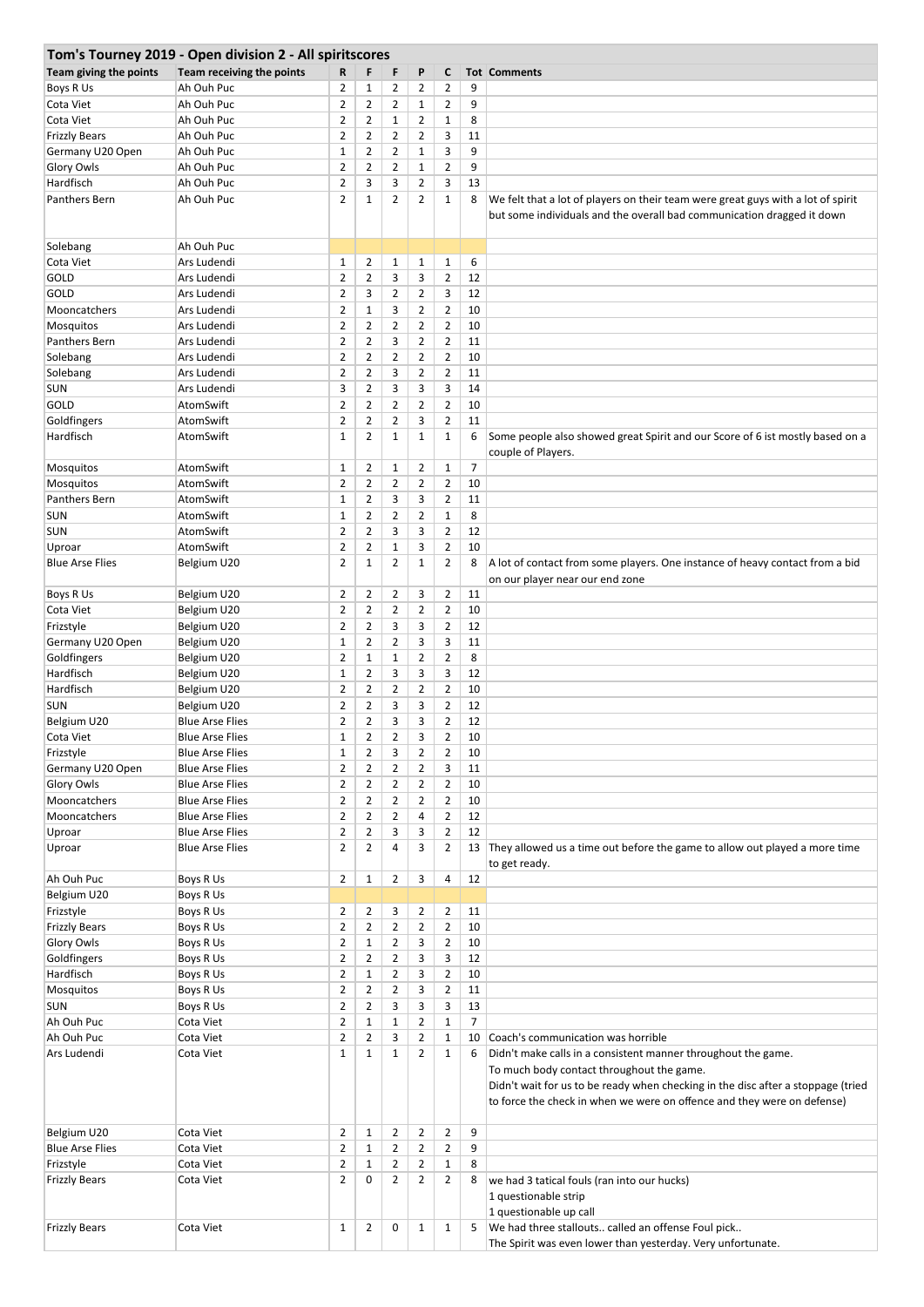| Tom's Tourney 2019 - Open division 2 - All spiritscores |                           |                |                |                |                |                |          |                                                                                 |  |  |  |
|---------------------------------------------------------|---------------------------|----------------|----------------|----------------|----------------|----------------|----------|---------------------------------------------------------------------------------|--|--|--|
| Team giving the points                                  | Team receiving the points | R              | F              | F              | P              | C              |          | <b>Tot Comments</b>                                                             |  |  |  |
| Germany U20 Open                                        | Cota Viet                 | 2              | $\overline{2}$ | 3              | $\mathbf{1}$   | 2              | 10       |                                                                                 |  |  |  |
| Belgium U20                                             | Frizstyle                 | $\overline{2}$ | $\overline{2}$ | $\mathbf{1}$   | $\overline{2}$ | 3              | 10       |                                                                                 |  |  |  |
| <b>Blue Arse Flies</b>                                  | Frizstyle                 | $\overline{2}$ | 2              | $\overline{2}$ | $\overline{2}$ | $\overline{2}$ | 10       |                                                                                 |  |  |  |
| Boys R Us                                               | Frizstyle                 | $\overline{2}$ | $\overline{2}$ | $\overline{2}$ | $\overline{2}$ | $\overline{2}$ | 10       |                                                                                 |  |  |  |
| Cota Viet                                               | Frizstyle                 | $\overline{2}$ | $\overline{2}$ | $\overline{2}$ | 3              | $\overline{2}$ | 11       |                                                                                 |  |  |  |
| Germany U20 Open                                        | Frizstyle                 | $\overline{2}$ | $\overline{2}$ | $\mathbf{1}$   | $\overline{2}$ | $\overline{2}$ | 9        |                                                                                 |  |  |  |
| Goldfingers                                             | Frizstyle                 |                |                |                |                |                |          |                                                                                 |  |  |  |
| Hardfisch                                               | Frizstyle                 | 1              | 2              | 2              | 3              | $\overline{2}$ | 10       |                                                                                 |  |  |  |
| Hardfisch                                               | Frizstyle                 | $\overline{2}$ | $\overline{2}$ | $\overline{2}$ | 3              | 3              | 12       |                                                                                 |  |  |  |
| Mosquitos                                               | Frizstyle                 | 3              | $\overline{2}$ | 3              | 3              | 3              | 14       |                                                                                 |  |  |  |
| Ah Ouh Puc                                              | <b>Frizzly Bears</b>      | $\overline{2}$ | $\overline{2}$ | 3              | 3              | 3              | 13       |                                                                                 |  |  |  |
| Boys R Us                                               | <b>Frizzly Bears</b>      | $\overline{2}$ | $\overline{2}$ | $\overline{2}$ | $\overline{2}$ | $\overline{2}$ | 10       |                                                                                 |  |  |  |
| Cota Viet                                               | <b>Frizzly Bears</b>      | $\overline{2}$ | $\overline{2}$ | $\overline{2}$ | $\overline{2}$ | $\overline{2}$ | 10       |                                                                                 |  |  |  |
| Cota Viet                                               | <b>Frizzly Bears</b>      | $\mathbf 1$    | $\overline{2}$ | $\mathbf 1$    | $\mathbf{1}$   | $1\,$          | 6        |                                                                                 |  |  |  |
| Germany U20 Open                                        | <b>Frizzly Bears</b>      | $\overline{2}$ | $\mathbf{1}$   | $\overline{2}$ | $\overline{2}$ | 3              | 10       |                                                                                 |  |  |  |
| <b>Glory Owls</b>                                       | <b>Frizzly Bears</b>      | $\overline{2}$ | 2              | $\overline{2}$ | 3              | $\overline{2}$ | 11       |                                                                                 |  |  |  |
| GOLD                                                    | <b>Frizzly Bears</b>      | $\overline{2}$ | $\overline{2}$ | 3              | 3              | $\overline{2}$ | 12       |                                                                                 |  |  |  |
| Hardfisch                                               | <b>Frizzly Bears</b>      | $\overline{2}$ | 3              | $\overline{2}$ | 3              | $\overline{2}$ | 12       |                                                                                 |  |  |  |
| Panthers Bern                                           | <b>Frizzly Bears</b>      | $\overline{2}$ | 3              | 3              | 3              | $\overline{2}$ | 13       |                                                                                 |  |  |  |
| Ah Ouh Puc                                              | Germany U20 Open          | $\overline{2}$ | $\overline{2}$ | 3              | $\overline{4}$ | 3              | 14       |                                                                                 |  |  |  |
| Belgium U20                                             | Germany U20 Open          | 3              | $\overline{2}$ | $\overline{2}$ | 2              | 3              | 12       |                                                                                 |  |  |  |
| <b>Blue Arse Flies</b>                                  | Germany U20 Open          | $\overline{2}$ | $\overline{2}$ | $\overline{2}$ | $\overline{2}$ | $\overline{2}$ | 10       |                                                                                 |  |  |  |
| Cota Viet                                               | Germany U20 Open          | $\overline{2}$ | $\overline{2}$ | $\overline{2}$ | $\overline{2}$ | $\overline{2}$ | 10       |                                                                                 |  |  |  |
| Frizstyle                                               | Germany U20 Open          | $\overline{2}$ | $\overline{2}$ | 3              | $\overline{2}$ | $\overline{2}$ | 11       |                                                                                 |  |  |  |
| <b>Frizzly Bears</b>                                    | Germany U20 Open          | $\overline{2}$ | $\mathbf{1}$   | 3              | 3              | $\mathbf{1}$   | 10       | the Captain got far to involved in calls without being asked                    |  |  |  |
| GOLD                                                    | Germany U20 Open          | $\overline{2}$ | 2              | $\overline{2}$ | 3              | 3              | 12       |                                                                                 |  |  |  |
| <b>Panthers Bern</b>                                    | Germany U20 Open          | $\overline{2}$ | 3              | 3              | $\overline{2}$ | $\overline{2}$ | 12       |                                                                                 |  |  |  |
| Solebang                                                | Germany U20 Open          | $\overline{2}$ | $\overline{2}$ | $\overline{2}$ | $\overline{2}$ | $\overline{2}$ | 10       |                                                                                 |  |  |  |
| Ah Ouh Puc                                              | Glory Owls                | $\overline{2}$ | 3              | $\overline{2}$ | 3              | $\overline{2}$ | 12       |                                                                                 |  |  |  |
| <b>Blue Arse Flies</b>                                  | Glory Owls                | $\overline{2}$ | $\overline{2}$ | $\overline{2}$ | $\overline{2}$ | $\overline{2}$ | 10       |                                                                                 |  |  |  |
| Boys R Us                                               | Glory Owls                | $\overline{2}$ | $\overline{2}$ | $\overline{2}$ | $\overline{2}$ | $\overline{2}$ | 10       |                                                                                 |  |  |  |
| <b>Frizzly Bears</b>                                    | Glory Owls                | $\overline{2}$ | $\overline{2}$ | $\overline{2}$ | $\overline{2}$ | $\overline{2}$ | 10       |                                                                                 |  |  |  |
| Hardfisch                                               | Glory Owls                | $\overline{2}$ | 2              | $\overline{2}$ | 3              | $\overline{2}$ | 11       |                                                                                 |  |  |  |
| Mooncatchers                                            | Glory Owls                | $\overline{2}$ | $\overline{2}$ | $\overline{2}$ | 3              | $\overline{2}$ | 11       |                                                                                 |  |  |  |
| Mooncatchers                                            | Glory Owls                | $\overline{2}$ | $\overline{2}$ | 3              | $\overline{2}$ | $\overline{2}$ | 11       |                                                                                 |  |  |  |
| Uproar                                                  | Glory Owls                | 1              | $\mathbf{1}$   | $\overline{2}$ | 3              | $\overline{2}$ | 9        |                                                                                 |  |  |  |
| Uproar                                                  | Glory Owls                | $\overline{2}$ | $\overline{2}$ | $\overline{2}$ | $\mathbf{1}$   | $\overline{2}$ | 9        |                                                                                 |  |  |  |
| Ars Ludendi                                             | GOLD                      | $\overline{2}$ | $\mathbf{1}$   | $\overline{2}$ | 3              | $\overline{2}$ | 10       |                                                                                 |  |  |  |
| Ars Ludendi                                             | GOLD                      | $\overline{2}$ | $\overline{2}$ | $\overline{2}$ | 3              | $\overline{2}$ | 11       |                                                                                 |  |  |  |
| AtomSwift                                               | GOLD                      | $\overline{2}$ | $\overline{2}$ | $\overline{2}$ | $\overline{2}$ | $\overline{2}$ | 10       |                                                                                 |  |  |  |
| <b>Frizzly Bears</b>                                    | GOLD                      | $\overline{2}$ | 2              | 3              | 3              | $\overline{2}$ |          | 12 Great Game, great spirit                                                     |  |  |  |
| Germany U20 Open                                        | GOLD                      | $\overline{2}$ | $\mathbf{1}$   | $\mathbf{1}$   | $\overline{2}$ | $\overline{2}$ | 8        | We want to let you know that we were unhappy with you guys making jokes at      |  |  |  |
|                                                         |                           |                |                |                |                |                |          | the travel call. Even though some of our players did like it, the majority      |  |  |  |
|                                                         |                           |                |                |                |                |                |          | thought it was definitely unappropriate. It was a serious situation and in this |  |  |  |
|                                                         |                           |                |                |                |                |                |          | specific situation we felt like you were not taking us serious. The one         |  |  |  |
|                                                         |                           |                |                |                |                |                |          | dangerous play is the reason for only one Point in Fouls & body contact.        |  |  |  |
|                                                         |                           |                |                |                |                |                |          |                                                                                 |  |  |  |
| Goldfingers                                             | GOLD                      | 1              | $\overline{2}$ | $\overline{2}$ | $\overline{2}$ | $\overline{2}$ | 9        |                                                                                 |  |  |  |
| Panthers Bern                                           | GOLD                      | $\mathbf{1}$   | 2              | 2              | 2              | $\overline{2}$ | 9        |                                                                                 |  |  |  |
| Solebang                                                | GOLD                      | 1              | $\overline{2}$ | $\overline{2}$ | $\overline{2}$ | $\overline{2}$ | 9        |                                                                                 |  |  |  |
| Uproar                                                  | GOLD                      | $\mathbf{1}$   | 2              | 2              | 2              | $\overline{2}$ | 9        |                                                                                 |  |  |  |
| AtomSwift                                               | Goldfingers               | $\overline{2}$ | $\mathbf{1}$   | $\overline{2}$ | $\overline{2}$ | $\overline{2}$ | 9        |                                                                                 |  |  |  |
| Belgium U20<br>Boys R Us                                | Goldfingers               | $\overline{2}$ | 2              | 2              | 2              | $\overline{2}$ | 10       |                                                                                 |  |  |  |
|                                                         | Goldfingers               | $\overline{2}$ | $\overline{2}$ | $\overline{2}$ | 3              | $\overline{2}$ | 11       |                                                                                 |  |  |  |
| Frizstyle                                               | Goldfingers               | $\overline{2}$ | $\overline{2}$ | 3              | 3              | 3              | 13       |                                                                                 |  |  |  |
| GOLD                                                    | Goldfingers               | $\overline{2}$ | 2              | $\overline{2}$ | 3              | $\overline{2}$ | 11       |                                                                                 |  |  |  |
| Mosquitos                                               | Goldfingers               | $\overline{2}$ | $\overline{2}$ | $\overline{2}$ | $\overline{2}$ | $\overline{2}$ | 10       |                                                                                 |  |  |  |
| Panthers Bern                                           | Goldfingers               | $\overline{2}$ | $\overline{2}$ | 3              | $\overline{2}$ | $\overline{2}$ | 11       |                                                                                 |  |  |  |
| <b>SUN</b>                                              | Goldfingers               | 2              | 2              | 3              | 3              | 3              | 13       |                                                                                 |  |  |  |
| Uproar                                                  | Goldfingers               | $\overline{2}$ | $\overline{2}$ | $\overline{2}$ | $\overline{2}$ | $\overline{2}$ | 10       |                                                                                 |  |  |  |
| Ah Ouh Puc                                              | Hardfisch                 | $\overline{2}$ | 3              | 3              | 3              | 3              | 14       |                                                                                 |  |  |  |
| AtomSwift                                               | Hardfisch                 | $\overline{2}$ | $\overline{2}$ | 3              | 3              | $\overline{2}$ | 12       |                                                                                 |  |  |  |
| Belgium U20                                             | Hardfisch                 | $\overline{2}$ | 2              | $\overline{2}$ | 2              | $\overline{2}$ | 10       |                                                                                 |  |  |  |
| Belgium U20                                             | Hardfisch                 | $\overline{2}$ | $\overline{2}$ | 3              | 3              | $\overline{2}$ | $12$ Xxx |                                                                                 |  |  |  |
| Boys R Us                                               | Hardfisch                 | $\overline{2}$ | $\overline{2}$ | $\overline{2}$ | 3              | $\overline{2}$ | 11       |                                                                                 |  |  |  |
| Frizstyle                                               | Hardfisch                 | $\overline{2}$ | 3              | 3              | 3              | $\overline{2}$ | 13       |                                                                                 |  |  |  |
| Frizstyle                                               | Hardfisch                 | $\overline{2}$ | $\mathbf{1}$   | 3              | 3              | $\overline{2}$ | 11       |                                                                                 |  |  |  |
| <b>Frizzly Bears</b>                                    | Hardfisch                 | $\overline{2}$ | 2              | 3              | $\overline{2}$ | $\overline{2}$ | 11       |                                                                                 |  |  |  |
| Glory Owls                                              | Hardfisch                 | $\overline{2}$ | 2              | $\overline{2}$ | 2              | $\overline{2}$ | 10       |                                                                                 |  |  |  |
| Ars Ludendi                                             | Mooncatchers              | $\mathbf{1}$   | $\overline{2}$ | $\overline{2}$ | 3              | $\overline{2}$ | 10       |                                                                                 |  |  |  |
| <b>Blue Arse Flies</b>                                  | Mooncatchers              | $\overline{2}$ | $\overline{2}$ | 4              | 3              | 3              | 14       | Very understanding when we had a player injured on Sunday                       |  |  |  |
| <b>Blue Arse Flies</b>                                  | Mooncatchers              | $\overline{2}$ | $\overline{2}$ | $\overline{2}$ | $\overline{2}$ | $\overline{2}$ | 10       |                                                                                 |  |  |  |
| Glory Owls                                              | Mooncatchers              | $\overline{2}$ | 2              | 3              | 3              | 3              | 13       |                                                                                 |  |  |  |
| Glory Owls                                              | Mooncatchers              | $\overline{2}$ | $\overline{2}$ | 3              | 3              | $\overline{2}$ |          | 12 < 3 merci de nous avoir laissé gagner un match                               |  |  |  |